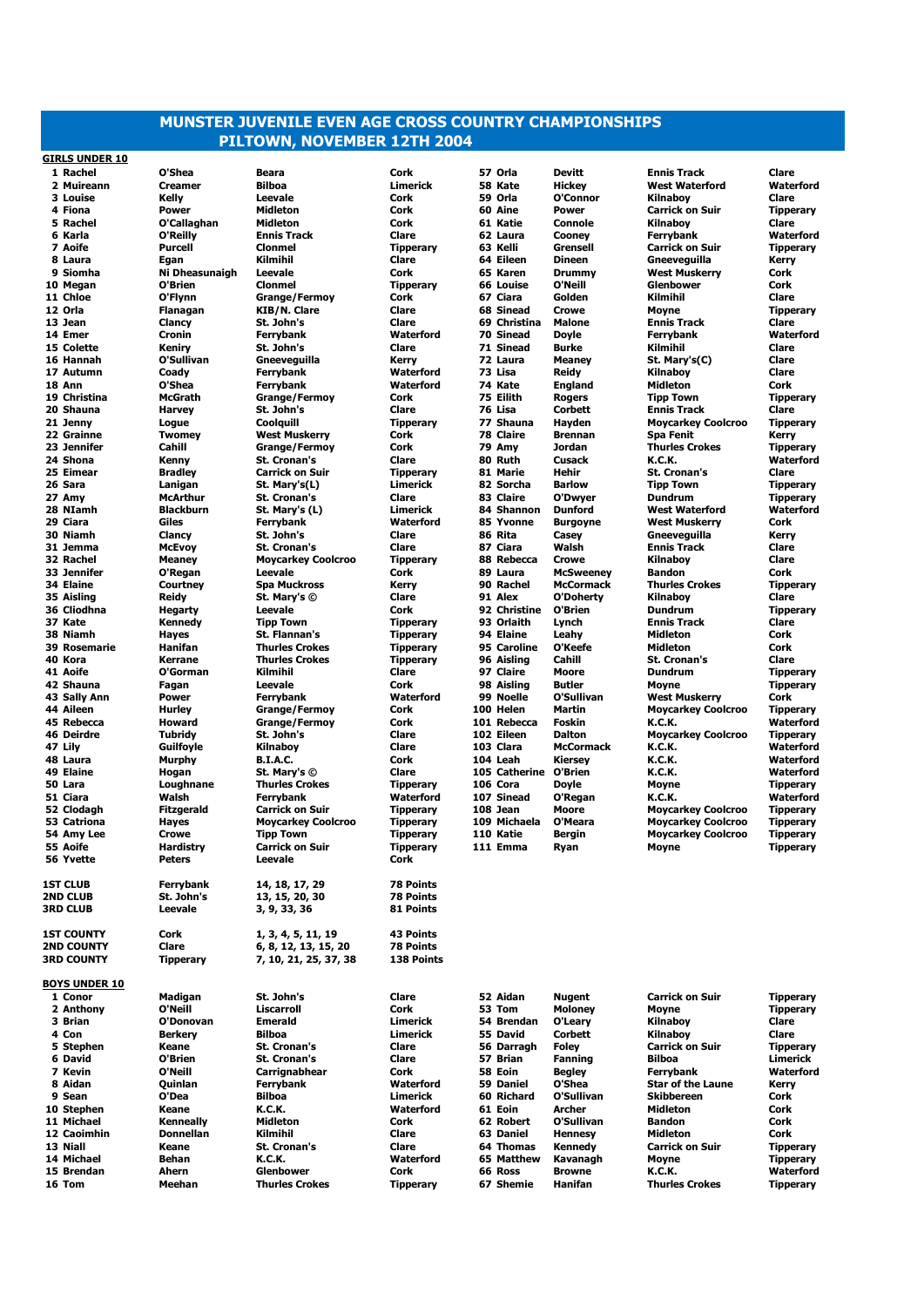| 17 Sean                        | Kelleher                         | <b>West Muskerry</b>                   | Cork                                | 68 Seamas             | Nugent                    | <b>St. Cronan's</b>                | Clare                    |
|--------------------------------|----------------------------------|----------------------------------------|-------------------------------------|-----------------------|---------------------------|------------------------------------|--------------------------|
| 18 John Joe                    | Ryan                             | <b>Templemore</b>                      | <b>Tipperary</b>                    | 69 Ronan              | Gleeson                   | <b>Templemore</b>                  | <b>Tipperary</b>         |
| 19 Kerry                       | <b>Desmond</b>                   | <b>Bandon</b>                          | Cork                                | 70 Eoin               | O'Brien                   | <b>Bandon</b>                      | Cork                     |
| 20 Tom                         | O'Sullivan                       | Gneeveguilla                           | Kerry                               | 71 Eric               | O'Shea                    | <b>Carrick on Suir</b>             | <b>Tipperary</b>         |
| 21 Jack                        | Corbett                          | <b>Thurles Crokes</b>                  | <b>Tipperary</b>                    | 72 Darragh            | <b>Fanning</b>            | <b>Bilboa</b>                      | Limerick                 |
| 22 Callan                      | <b>Moloney</b>                   | <b>Thurles Crokes</b>                  | <b>Tipperary</b>                    | 73 Cathal             | Moore                     | <b>Bilboa</b>                      | Limerick                 |
| 23 Robert                      | Hanley                           | <b>Kilmallock</b>                      | <b>Limerick</b>                     | 74 Richard            | <b>Norris</b>             | Ferrybank                          | Waterford                |
| 24 David                       | O'Keefe                          | Gneeveguilla                           | Kerry                               | 75 Thomas             | <b>McCarthy</b>           | <b>Bandon</b>                      | Cork                     |
| 25 Cian                        | O'Dea                            | Kilnaboy                               | Clare                               | 76 Sean               | Kenny                     | <b>Templemore</b>                  | <b>Tipperary</b>         |
| 26 Paul                        | Murphy                           | K.C.K.                                 | Waterford                           | 77 Alex               | <b>Hassett</b>            | <b>Skibbereen</b>                  | Cork                     |
| 27 Conor                       | Arrigan                          | <b>Clonmel</b>                         | <b>Tipperary</b>                    | 78 Liam               | O'Brien                   | <b>Skibbereen</b>                  | Cork                     |
| 28 Anthony                     | <b>Devereux</b>                  | St. Flannan's                          | <b>Tipperary</b>                    | 79 Derrick            | <b>Burrows</b>            | <b>Carrick on Suir</b>             | <b>Tipperary</b>         |
| 29 Adam                        | Farrell                          | <b>Ferrybank</b>                       | Waterford                           | 80 Richard            | Broderick                 | Midleton                           | Cork                     |
| 30 Conor                       | <b>Crowley</b>                   | Gneeveguilla                           | Kerry                               | 81 Joseph             | Kavanagh                  | Moyne                              | <b>Tipperary</b>         |
| 31 Sean                        | O'Donovan                        | <b>Skibbereen</b>                      | Cork                                | 82 Diarmuid           | Cleary                    | Kilnaboy                           | Clare                    |
| 32 Jack                        | O'Dea                            | Kilnaboy                               | Clare                               | 83 Dean               | <b>Power</b>              | <b>Carrick on Suir</b>             | <b>Tipperary</b>         |
| 33 David                       | Scott                            | <b>St. Cronan's</b>                    | Clare                               | 84 James              | Moore                     | <b>Clonmel</b>                     | <b>Tipperary</b>         |
| 34 Jimmy                       | <b>Herlihy</b>                   | Gneeveguilla                           | Kerry                               | 85 Aaron              | O'Halloran                | <b>Carrick on Suir</b>             | <b>Tipperary</b>         |
| 35 Anthony                     | O'Shea                           | Midleton                               | Cork                                | 86 Phillip            | <b>McCormack</b>          | <b>Templemore</b>                  | <b>Tipperary</b>         |
| 36 Cormack                     | <b>Hickey</b>                    | <b>Riverstick/Kinsale</b>              | Cork                                | 87                    |                           |                                    | Cork                     |
| 37 Fintan                      | Shaughnessy                      | <b>Bandon</b>                          | Cork                                | 88 Derek              | Hogan                     | K.C.K.                             | Waterford                |
| 38 Bill                        | <b>McCarthy</b>                  | <b>Thurles Crokes</b>                  | <b>Tipperary</b><br><b>Limerick</b> | 89 Jesse              | <b>McKenna</b><br>Walsh   | <b>Moycarkey Coolcroo</b>          | <b>Tipperary</b>         |
| 39 Danny                       | Coleman                          | St. Mary's(L)                          |                                     | 90 Martin             |                           | Midleton                           | Cork                     |
| 40 Padraig                     | <b>Collins</b>                   | Gneeveguilla<br><b>Carrick on Suir</b> | Kerry                               | 91 Eric               | Quinlan                   | <b>Templemore</b>                  | <b>Tipperary</b>         |
| 41 Michael<br>42 Ruadhan       | Meagher                          |                                        | <b>Tipperary</b><br>Cork            | 92 Shane<br>93 Brian  | Kenny                     | <b>Templemore</b>                  | <b>Tipperary</b>         |
|                                | <b>Kearns</b>                    | <b>Belgooly</b>                        | Cork                                | 94 Michael            | <b>Fanning</b>            | Moyne<br><b>Moycarkey Coolcroo</b> | <b>Tipperary</b>         |
| 43 Gerry<br>44 Reece           | <b>Crowley</b>                   | <b>Bandon</b><br><b>Clonmel</b>        |                                     | 95 Robert             | Bergin<br><b>Mitchell</b> | Glenbower                          | <b>Tipperary</b><br>Cork |
| 45 Evan                        | Maher                            | <b>Clonmel</b>                         | <b>Tipperary</b>                    | 96 Sean               |                           |                                    |                          |
|                                | Lynch                            |                                        | <b>Tipperary</b>                    | 97 Brendan            | <b>Moloney</b>            | Moyne                              | <b>Tipperary</b>         |
| 46 Liam<br>47 Darragh          | <b>Corbett</b><br><b>Brennan</b> | Kilnaboy<br><b>Ferrybank</b>           | Clare<br>Waterford                  | 98 Andrew             | Rohan<br><b>McCarthy</b>  | Midleton<br>Gneeveguilla           | Cork<br>Kerry            |
| 48 Paul                        | Maher                            | <b>Carrick on Suir</b>                 | <b>Tipperary</b>                    | 99 Paul               | <b>Drohan</b>             | K.C.K.                             | Waterford                |
| 49 Alan                        | <b>Stanton</b>                   | <b>Midleton</b>                        | Cork                                | 100 Robert            | <b>McCahill</b>           | Kilnabov                           | Clare                    |
| 50 Stephen                     | McCarthy                         | <b>Midleton</b>                        | Cork                                | 101 Stephen           | <b>Troy</b>               | Moyne                              | <b>Tipperary</b>         |
| 51 Liam                        | O'Brien                          | <b>Skibbereen</b>                      | Cork                                | 102 Padraig           | <b>Troy</b>               | Moyne                              | <b>Tipperary</b>         |
|                                |                                  |                                        |                                     |                       |                           |                                    |                          |
| <b>1ST CLUB</b>                | <b>St. Cronan's</b>              | 5, 6, 13, 33                           | <b>57 Points</b>                    |                       |                           |                                    |                          |
| <b>2ND CLUB</b>                | <b>Ferrybank</b>                 | 8, 10, 29, 47                          | 94 Points                           |                       |                           |                                    |                          |
| <b>3RD CLUB</b>                | Gneeveguilla                     | 20, 24, 30, 34                         | 108 Points                          |                       |                           |                                    |                          |
|                                |                                  |                                        |                                     |                       |                           |                                    |                          |
| <b>1ST COUNTY</b>              | Clare                            | 1, 5, 6, 12, 13, 25                    | 62 Points                           |                       |                           |                                    |                          |
| <b>2ND COUNTY</b>              | Cork                             | 2, 7, 11, 15, 17, 19                   | 71 Points                           |                       |                           |                                    |                          |
| <b>3RD CPUNTY</b>              | <b>Tipperary</b>                 | 16, 18, 21, 22, 27, 28                 | 132 Points                          |                       |                           |                                    |                          |
| <b>GIRLS UNDER12</b><br>1 Orla | Nash                             | <b>Riverstick/Kinsale</b>              | Cork                                | 60 Margaret           | Carey                     | <b>B.I.A.C.</b>                    | Cork                     |
| 2 Cliodhna                     | Galway                           | <b>Belgooly</b>                        | Cork                                | 61 Enya               | Ryan                      | <b>Roscrea</b>                     | <b>Tipperary</b>         |
| 3 Harriet                      | <b>Flynn</b>                     | St. Brendan's ©                        | Clare                               | 62 Orla               | Duggan                    | <b>St. Cronan's</b>                | Clare                    |
| 4 Jessica                      | O'Shea                           | Glenbower                              | Cork                                | 63 Avril              | O'Driscoll                | <b>Skibbereen</b>                  | Cork                     |
| 5 Aisling                      | <b>Darcy</b>                     | <b>Ennis Track</b>                     | Clare                               | 64 Tara               | <b>Power</b>              | Ferrybank                          | Waterford                |
| 6 Lorraine                     | O'Shea                           | Coolquill                              | <b>Tipperary</b>                    | 65 Marie              | Nagle                     | Gneeveguilla                       | Kerry                    |
| 7 Sinead                       | O'Connor                         | <b>Tralee Harriers</b>                 | Kerry                               | 66 Claire             | O'Brien                   | <b>B.I.A.C.</b>                    | Cork                     |
| 8 Maeve                        | <b>Beglin</b>                    | Ferrybank                              | Waterford                           | 67 Aisling            | Ni Bhraonain              | <b>Ennis Track</b>                 | Clare                    |
| 9 Alanna                       | Allen                            | <b>Riverstick/Kinsale</b>              | Cork                                | 68 Phil               | <b>Healy</b>              | <b>Bandon</b>                      | Cork                     |
| 10 Hayley                      | Foley                            | Carrick on Suir                        | Tipperary                           | 69 Claire             | Landers                   | Thurles Crokes                     | Tipperary                |
| 11 Siobhan                     | <b>McGillicuddy</b>              | Gneeveguilla                           | Kerry                               | 70 Olivia             | <b>Chambers</b>           | <b>Clonmel</b>                     | <b>Tipperary</b>         |
| 12 Katie                       | Cahill                           | St. Cronan's                           | Clare                               | 71 Caoimhe            | Lyons                     | <b>Carrick on Suir</b>             | <b>Tipperary</b>         |
| 13 Megan                       | O'Connell                        | <b>Iveragh</b>                         | Kerry                               | 72 Siobhan            | <b>Beglin</b>             | Ferrybank                          | Waterford                |
| 14 Marita                      | <b>Moloney</b>                   | <b>Moycarkey Coolcroo</b>              | <b>Tipperary</b>                    | 73 Sorcha             | <b>Murphy</b>             | Ferrybank                          | Waterford                |
| 15 Laura                       | <b>Norris</b>                    | <b>Carrick on Suir</b>                 | <b>Tipperary</b>                    | <b>74 Danielle</b>    | <b>Jackson</b>            | <b>Bandon</b>                      | Cork                     |
| 16 Emma                        | O'Gorman                         | <b>Carrick on Suir</b>                 | <b>Tipperary</b>                    | 75 Sarah              | <b>Doherty</b>            | Ferrybank                          | Waterford                |
| 17 Niamh                       |                                  |                                        |                                     |                       |                           | <b>Carrick on Suir</b>             |                          |
| 18 Louise                      | O'Dea                            | Kilnaboy                               | Clare                               | 76 Tara               | Fogarty                   |                                    | <b>Tipperary</b>         |
|                                | <b>Fogarty</b>                   | Moyne                                  | <b>Tipperary</b>                    | 77 Amanda             | Loughnane                 | <b>Thurles Crokes</b>              | <b>Tipperary</b>         |
| 19 Cliona                      | <b>Doyle</b>                     | <b>Clonmel</b>                         | <b>Tipperary</b>                    | 78 Stasia             | <b>Tideswell</b>          | <b>Clonmel</b>                     | <b>Tipperary</b>         |
| 20 Julie                       | O'Sullivan                       | Gneeveguilla                           | Kerry                               | 79 Sarah              | <b>Dunne</b>              | <b>Thurles Crokes</b>              | <b>Tipperary</b>         |
| 21 Jessica                     | <b>Neville</b>                   | <b>B.I.A.C.</b>                        | Cork                                | 80 Elaine             | <b>McGrath</b>            | <b>Clonmel</b>                     | <b>Tipperary</b>         |
| 22 Maura                       | Murphy                           | <b>Duhallow</b>                        | Cork                                | 81 Shauna             | <b>Mullane</b>            | Kilnaboy                           | Clare                    |
| 23 Emily                       | <b>Bergin</b>                    | St. Flannan's                          | <b>Tipperary</b>                    | 82 Leanne             | <b>Herlihy</b>            | <b>West Waterford</b>              | Waterford                |
| 24 Ciara                       | Reidy                            | <b>Kilnabov</b>                        | Clare                               | 83 Meabh              | Hogan                     | <b>Ennis Track</b>                 | Clare                    |
| 25 Christina                   | <b>Neville</b>                   | <b>B.I.A.C.</b>                        | Cork                                | 84 Shauna             | <b>Harnedy</b>            | Glenbower                          | Cork                     |
| 26 Laura                       | Daly                             | <b>Ennis Track</b>                     | Clare                               | 85 Niamh              | Ryan                      | <b>Templemore</b>                  | <b>Tipperary</b>         |
| 27 Megan                       | Kiely                            | Ferrybank                              | Waterford                           | 86 Laura              | <b>Dolphin</b>            | Ferrybank                          | Waterford                |
| 28 Niamh                       | O'Connor                         | Dooneen                                | Limerick                            | 87 Fiona              | Burquin                   | <b>Riverstick/Kinsale</b>          | Cork                     |
| 29 Niamh                       | O'Loughlin                       | Kilnaboy                               | Clare                               | 88 Bernadette Dinneen |                           | Gneeveguilla                       | Kerry                    |
| 30 Niamh                       | <b>Power</b>                     | <b>Carrick on Suir</b>                 | <b>Tipperary</b>                    | 89 Derbhla            | Ryan                      | <b>Dundrum</b>                     | <b>Tipperary</b>         |
| 31 Lisa                        | O'Connor                         | Kilnaboy                               | Clare                               | 90 Ciara              | Ryan                      | Kilnaboy                           | Clare                    |
| 32 Jessica                     | Gleeson                          | Ferrybank                              | Waterford                           | 91 Beverly            | Mitchell                  | Glenbower                          | Cork                     |
| 33 Jessica                     | Sheehan                          | <b>Riverstick/Kinsale</b>              | Cork                                | 92 Niamh              | O'Brien                   | <b>Skibbereen</b>                  | Cork                     |
| 34 Kate                        | Veale                            | <b>West Waterford</b>                  | Waterford                           | 93 Leanne             | Murphy                    | <b>Clonmel</b>                     | <b>Tipperary</b>         |
| 35 Jessica                     | Todd                             | <b>B.I.A.C.</b>                        | Cork                                | 94 Danielle           | <b>Burns</b>              | <b>Clonmel</b>                     | <b>Tipperary</b>         |
| 36 Claire                      | <b>Fitzgibbons</b>               | Fethard                                | <b>Tipperary</b>                    | 95 Kate               | Coonan                    | St. Flannan's                      | <b>Tipperary</b>         |
| 37 Ciara                       | <b>Fenton</b>                    | <b>Riverstick/Kinsale</b>              | Cork                                | 96 Elizabeth          | Prout                     | <b>Bandon</b>                      | Cork                     |
| 38 Fiona                       | <b>Holmes</b>                    | Bilboa                                 | Limerick                            | 97 Aoife              | Walsh                     | Glenbower                          | Cork                     |
| 39 Charlotte<br>40 Colleen     | <b>Taylor</b><br>Kennedy         | Ferrybank<br><b>Carrick on Suir</b>    | Waterford<br><b>Tipperary</b>       | 98 Niamh<br>99 Niamh  | Carey<br><b>Mulcahy</b>   | <b>B.I.A.C.</b><br><b>Bandon</b>   | Cork<br>Cork             |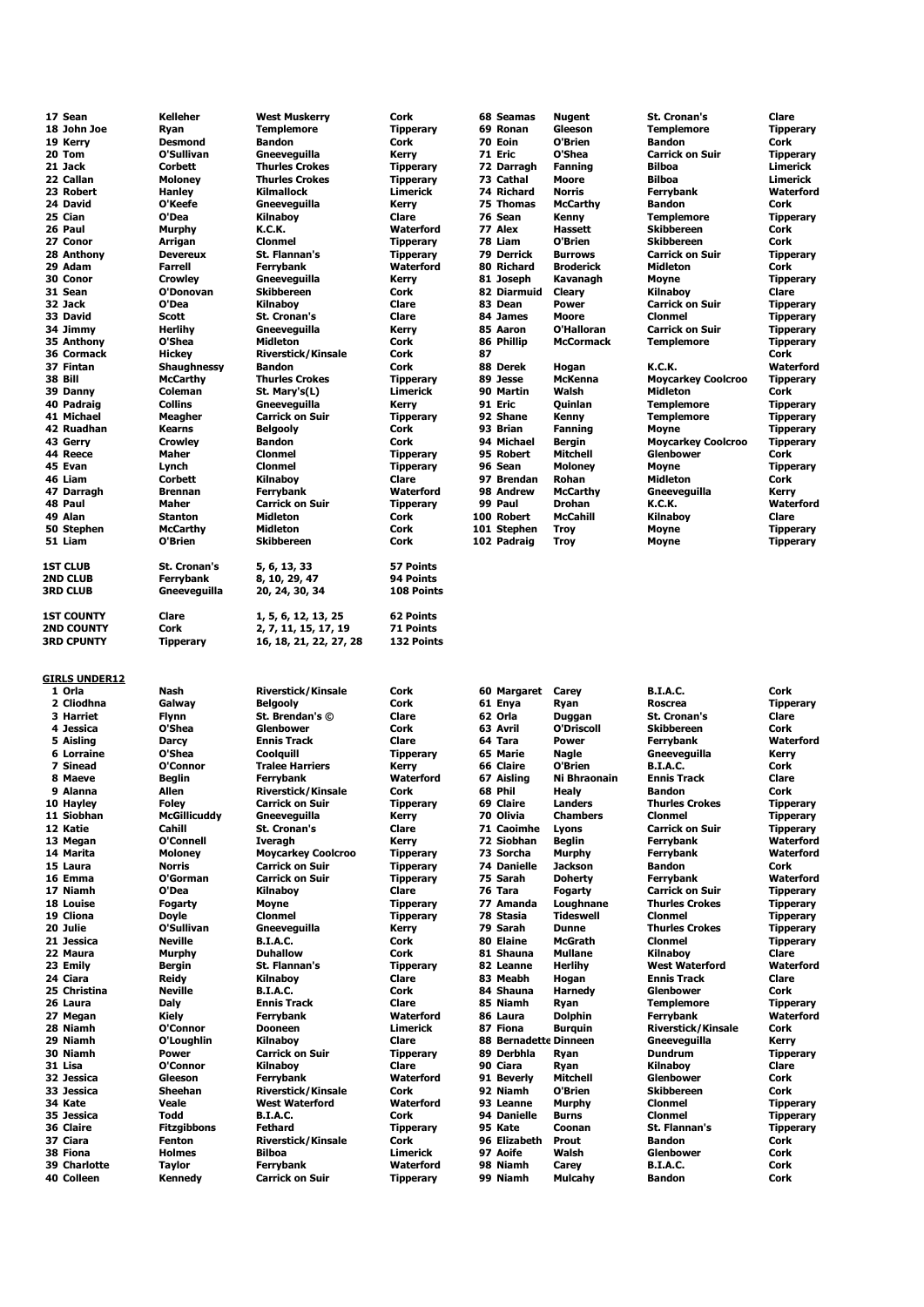|        | 41 Caroline          | Sugrue                    | <b>Bandon</b>             | Cork             |     | 100 Ciara             | <b>Scanlon</b>    | <b>West Waterford</b>     | Waterford        |
|--------|----------------------|---------------------------|---------------------------|------------------|-----|-----------------------|-------------------|---------------------------|------------------|
|        | 42 Roisin            | O'Looney                  | Kilmihil                  | Clare            |     | 101 Sinead            | <b>Tobin</b>      | <b>Clonmel</b>            | <b>Tipperary</b> |
| 43 Tia |                      | <b>McMahon</b>            | Leevale                   | Cork             |     | 102 Toni              | <b>Chatterton</b> | <b>Bandon</b>             | Cork             |
|        | 44 Grainne           | <b>Movnihan</b>           | <b>West Muskerry</b>      | Cork             |     | 103 Lisa              | <b>Creamer</b>    | <b>Bilboa</b>             | Limerick         |
|        | 45 Niamh             | <b>Brennan</b>            | <b>Carrick on Suir</b>    | <b>Tipperary</b> |     | 104 Ciara             | <b>Fanning</b>    | <b>Moyne</b>              | <b>Tipperary</b> |
|        | <b>46 Claire</b>     | Hogan                     | <b>St. Flannan's</b>      | <b>Tipperary</b> |     | 105 Triona            | Ryan              | <b>Clonmel</b>            | <b>Tipperary</b> |
|        | 47 Aoife             | McNamara                  | <b>St. Cronan's</b>       | Clare            |     | 106 Fiona             | Walsh             | Midleton                  | Cork             |
|        | 48 Niamh             | Cahill                    | <b>St. Cronan's</b>       | Clare            |     | 107 Maeve             | Leahy             | <b>Moycarkey Coolcroo</b> | <b>Tipperary</b> |
|        | 49 Ciara             | <b>Murray</b>             | <b>Ferrybank</b>          | Waterford        |     | 108 Orla              | <b>Donnellan</b>  | <b>Ennis Track</b>        | <b>Clare</b>     |
|        |                      |                           |                           |                  |     |                       |                   | <b>Bilboa</b>             | Limerick         |
|        | 50 Roisin            | <b>Trehy</b>              | <b>Fethard</b>            | <b>Tipperary</b> |     | 109 Stephanie Carroll |                   |                           |                  |
|        | 51 Sinead            | <b>Broderick</b>          | <b>Midleton</b>           | Cork             |     | 110 Eimer             | Lyons             | Kilnaboy                  | <b>Clare</b>     |
|        | 52 Paula             | Loughnane                 | <b>St. Cronan's</b>       | Clare            |     | 111 Sinead            | <b>Fitzgerald</b> | <b>West Waterford</b>     | <b>Waterford</b> |
|        | 53 Suzanne           | Kelly                     | <b>Kilnabov</b>           | Clare            |     | 112 Eimear            | <b>Butler</b>     | <b>Moyne</b>              | <b>Tipperary</b> |
|        | 54 Lorraine          | Copathorne                | <b>Riverstick/Kinsale</b> | Cork             |     | 113 Kora              | Kerrane           | <b>Thurles Crokes</b>     | <b>Tipperary</b> |
|        | 55 Mairead           | O'Neill                   | Gneeveguilla              | Kerry            | 114 |                       |                   |                           | <b>Tipperary</b> |
|        | 56 Radka             | Janacikova                | <b>Fethard</b>            | <b>Tipperary</b> |     | 115 Ciara             | <b>Maher</b>      | <b>St. Flannan's</b>      | <b>Tipperary</b> |
|        | 57 Aoife             |                           | <b>B.I.A.C.</b>           | Cork             |     | 116 Kim               | <b>Moroney</b>    | <b>Carrick on Suir</b>    | <b>Tipperary</b> |
|        |                      | <b>Murphy</b>             |                           |                  |     |                       |                   |                           |                  |
|        | <b>58 Denise</b>     | <b>Sutton</b>             | <b>St. Flannan's</b>      | <b>Tipperary</b> |     | 117 Aoife             | Ruane             | Kilnaboy                  | Clare            |
|        | 59 Aisling           | <b>Shannon</b>            | <b>Ennis Track</b>        | Clare            |     |                       |                   |                           |                  |
|        |                      |                           |                           |                  |     |                       |                   |                           |                  |
|        | <b>1ST CLUB</b>      | <b>Carrick On Suir</b>    | 10, 15, 16, 30            | 71 Points        |     |                       |                   |                           |                  |
|        | 2ND CLUB             | <b>Riverstick/Kilsale</b> | 1, 9, 33, 37              | 80 Points        |     |                       |                   |                           |                  |
|        | 3RD CLUB             | Kilnaboy                  | 17, 24, 29, 31            | 101 PointsC      |     |                       |                   |                           |                  |
|        |                      |                           |                           |                  |     |                       |                   |                           |                  |
|        | <b>1ST COUNTY</b>    | <b>Cork</b>               | 1, 2, 4, 9, 21, 22        | <b>59 Points</b> |     |                       |                   |                           |                  |
|        |                      |                           |                           |                  |     |                       |                   |                           |                  |
|        | <b>2ND COUNTY</b>    | <b>Tipperary</b>          | 6, 10, 14, 15, 16, 19     | 80 Points        |     |                       |                   |                           |                  |
|        | <b>3RD COUNTY</b>    | Clare                     | 3, 5, 12, 17, 24, 26      | 87 Points        |     |                       |                   |                           |                  |
|        |                      |                           |                           |                  |     |                       |                   |                           |                  |
|        | <u>BOYS UNDER 12</u> |                           |                           |                  |     |                       |                   |                           |                  |
|        | 1 Damien             | Burke                     | Kilmihil                  | Clare            |     | 66 Edward             | <b>Morrissey</b>  | <b>Clonmel</b>            | <b>Tipperary</b> |
|        | 2 Jamie              | <b>Moloney</b>            | <b>Templemore</b>         | <b>Tipperary</b> |     | 67 Darren             | Whittle           | Ferrybank                 | <b>Waterford</b> |
|        | 3 Aidan              | Kearney                   | <b>Ennis Track</b>        | Clare            |     | 68 Aidan              | <b>Scanlon</b>    | <b>Glenbower</b>          | <b>Cork</b>      |
|        |                      |                           |                           |                  |     |                       |                   |                           |                  |
|        | 4 Darragh            | Lynch                     | <b>Ennis Track</b>        | Clare            |     | 69 Donal              | O'Leary           | <b>West Muskerry</b>      | Cork             |
|        | 5 Denis              | O'Sullivan                | Leevale                   | Cork             |     | 70 Martin             | Roche             | St. Mary's(L)             | Limerick         |
|        | 6 Christopher        | O'Brien                   | <b>Thurles Crokes</b>     | <b>Tipperary</b> |     | 71 Daniel             | <b>Twomey</b>     | <b>West Muskerry</b>      | Cork             |
|        | 7 Gary               | <b>Cantwell</b>           | <b>K.C.K.</b>             | Waterford        |     | 72 John               | <b>Halley</b>     | <b>K.C.K.</b>             | <b>Waterford</b> |
|        | 8 Michael            | <b>Coffey</b>             | <b>Tralee Harriers</b>    | Kerry            |     | 73 Darragh            | <b>Crowe</b>      | Marian                    | <b>Clare</b>     |
|        | 9 Sean               | Tobin                     | <b>Clonmel</b>            | <b>Tipperary</b> |     | 74 Bill               | <b>Maher</b>      | <b>Carrick on Suir</b>    | <b>Tipperary</b> |
|        | 10 Eoin              | Enright                   | <b>St. Cronan's</b>       | Clare            |     | 75 Eamon              | Sheehan           | <b>Bilboa</b>             | Limerick         |
|        | 11 Denise            | O'Dea                     | <b>Bilboa</b>             | <b>Limerick</b>  |     | 76 Eoin               | Sheehy            | <b>Tralee Harriers</b>    | Kerry            |
|        |                      |                           |                           |                  |     |                       |                   |                           |                  |
|        | 12 Cian              | <b>Daniels</b>            | <b>Ferrybank</b>          | Waterford        |     | 77 Danny              | Quinlan           | <b>Moyne</b>              | <b>Tipperary</b> |
|        | 13 Sipke             | <b>Shaughnessy</b>        | <b>Bandon</b>             | Cork             |     | 78 Declan             | <b>Rogers</b>     | <b>Tipp Town</b>          | <b>Tipperary</b> |
|        | 14 Thomas            | <b>Blackburn</b>          | <b>Bilboa</b>             | Limerick         |     | 79 Evan               | <b>Collins</b>    | <b>Bantry</b>             | Cork             |
|        | 15 Gearoid           | O'Connell                 | <b>Ennis Track</b>        | Clare            |     | 80 Aaron              | <b>Collins</b>    | <b>Bantry</b>             | Cork             |
|        | 16 Declan            | Moore                     | <b>Bilboa</b>             | Limerick         |     | 81 John               | <b>Moloney</b>    | <b>Tipp Town</b>          | <b>Tipperary</b> |
|        | 17 Patrick           | Coleman                   | <b>Beara</b>              | Cork             |     | 82 Shane              | Cotter            | <b>West Muskerry</b>      | Cork             |
|        | 18 James             | Greene                    | K.C.K.                    | Waterford        |     | 83 Paul               | White             | St. Mary's(L)             | Limerick         |
|        |                      |                           |                           |                  |     |                       |                   |                           |                  |
|        | 19 Ryan              | Lynch                     | <b>West Muskerry</b>      | Cork             |     | 84 Eamon              | Lenihan           | <b>Marian</b>             | Clare            |
|        | 20 Shane             | O'Dwyer                   | <b>Carrick on Suir</b>    | <b>Tipperary</b> |     | 85 David              | O'Brien           | <b>Bandon</b>             | Cork             |
|        | 21 Mark              | <b>Sugrue</b>             | <b>Bandon</b>             | Cork             |     | 86 Ronan              | O'Hanlon          | Ferrybank                 | <b>Waterford</b> |
|        | 22 Kevin             | <b>Connellan</b>          | St. Cronan's              | Clare            |     | 87 William            | Ryan              | <b>Tipp Town</b>          | <b>Tipperary</b> |
|        | 23 Ben               | Kiely                     | <b>Ferrybank</b>          | <b>Waterford</b> |     | 88 Tomas              | <b>Power</b>      | <b>Carrick on Suir</b>    | <b>Tipperary</b> |
|        | 24 Paul Thomas       | Nee                       |                           |                  |     | 89 James              | <b>Moloney</b>    | <b>Moyne</b>              | <b>Tipperary</b> |
|        | 25 Edward            | <b>Hynes</b>              | <b>Templemore</b>         | <b>Tipperary</b> |     | 90 Daniel             | <b>Colbert</b>    | <b>Midleton</b>           | Cork             |
|        | 26 Evan              | <b>Hickey</b>             | <b>Clonmel</b>            | <b>Tipperary</b> |     | 91 Shane              | Griffin           | Marian                    | <b>Clare</b>     |
|        | 27 Mark              | O'Sullivan                | <b>Bandon</b>             | Cork             |     | 92 Cathal             | Ryan              | <b>Thurles Crokes</b>     | <b>Tipperary</b> |
|        |                      |                           |                           |                  |     |                       |                   |                           |                  |
|        | 28 Eoin              | O'Donnell                 | St. Mary's(L)             | Limerick         |     | 93 Peter              | Abernathy         | <b>Glenbower</b>          | Cork             |
|        | 29 Kevin             | <b>Chesser</b>            | <b>Ennis Track</b>        | Clare            |     | 94 Eoin               | Young             | <b>West Waterford</b>     | Waterford        |
|        | 30 Adam              | <b>Bluett</b>             | <b>Ennis Track</b>        | Clare            |     | 95 Jason              | <b>Mullins</b>    | <b>Clonmel</b>            | <b>Tipperary</b> |
|        | 31 Brendan           | <b>Behan</b>              | <b>K.C.K.</b>             | Waterford        |     | 96 James              | <b>Burke</b>      | Kilmihil                  | Clare            |
|        | 32 David             | Early                     | <b>West Waterford</b>     | Waterford        |     | 97 Donald             | <b>Cummins</b>    | <b>Clonmel</b>            | <b>Tipperary</b> |
|        | 33 Gregory           | Heary                     | <b>Fethard</b>            | <b>Tipperary</b> |     | 98 Gavin              | Hayes             | St. Mary's(L)             | Limerick         |
|        | 34 David             | Hallaghan                 | K.C.K.                    | Waterford        |     | 99 T.J.               | <b>Brosnan</b>    | Gneeveguilla              | Kerry            |
|        | 35 Eoghan            | O'Sullivan                | <b>Bantry</b>             | Cork             |     | 100 Stephen           | <b>Sheehan</b>    | Glenbower                 | Cork             |
|        | 36 Fintan            |                           |                           |                  |     | 101 Declan            | Palmer            | <b>West Waterford</b>     | <b>Waterford</b> |
|        |                      | Ryan                      | <b>Tipp Town</b>          | <b>Tipperary</b> |     |                       |                   |                           |                  |
|        | 37 Ronan             | <b>Fanning</b>            | Moyne                     | <b>Tipperary</b> |     | 102 Ronan             | Cooney            | <b>Marian</b>             | <b>Clare</b>     |
|        | 38 Hugh              | O'Mahoney                 | <b>West Waterford</b>     | Waterford        |     | 103 Sean              | O'Gorman          | Marian                    | Clare            |
|        | 39 Gerald            | Finn                      | <b>Riverstick/Kinsale</b> | Cork             |     | 104 Michael           | <b>Talty</b>      | <b>West Waterford</b>     | <b>Waterford</b> |
|        | 40 Brian             | <b>McGrath</b>            | <b>Templemore</b>         | <b>Tipperary</b> |     | 105 Conor             | <b>Sheehan</b>    | <b>Bilboa</b>             | Limerick         |
|        | 41 Michael           | Keating                   | St. Mary's(L)             | Limerick         |     | 106 Danny             | <b>Colleran</b>   | <b>Ennis Track</b>        | Clare            |
|        | 42 Joseph            | <b>Neylon</b>             | Marian                    | Clare            |     | 107 Noel              | Garry             | Kilmihil                  | Clare            |
|        | 43 Ciaran            | English                   | St. Mary's(L)             | <b>Limerick</b>  |     | 108 Robert            | Clair             | St. John's                | <b>Clare</b>     |
|        | 44 Eamon             | <b>Chesser</b>            | <b>Ennis Track</b>        | Clare            |     | 109 Edmond            |                   | <b>West Muskerry</b>      | Cork             |
|        |                      |                           |                           |                  |     |                       | <b>Burgoyne</b>   |                           |                  |
|        | 45 Anthony           | <b>Rogers</b>             | Marian                    | Clare            |     | 110 William           | <b>Cummins</b>    | <b>Thurles Crokes</b>     | <b>Tipperary</b> |
|        | 46 Joe               | <b>Crowley</b>            | <b>Tralee Harriers</b>    | Kerry            |     | 111 Ryan              | <b>McCarthy</b>   | St. Mary's(L)             | Limerick         |
|        | 47 Darragh           | O'Riordan                 | <b>West Waterford</b>     | Waterford        |     | 112 Patrick           | <b>Sweeney</b>    | <b>Bandon</b>             | Cork             |
|        | 48 Michael           | <b>McSweeney</b>          | <b>Midleton</b>           | Cork             |     | 113 John              | <b>Drohan</b>     | <b>West Waterford</b>     | <b>Waterford</b> |
|        | 49 Donnacha          | <b>Dunne</b>              | Moyne                     | <b>Tipperary</b> |     | 114 Cathal            | McCarthy          | Midleton                  | Cork             |
|        | 50 Peter             | <b>Mulhair</b>            | <b>Tipp Town</b>          | <b>Tipperary</b> |     | 115 Sean              | <b>Dalton</b>     | <b>Moycarkey Coolcroo</b> | <b>Tipperary</b> |
|        | 51 Jake              | O'Regan                   | St. John's                | Clare            |     | 116 Padraig           | <b>Carroll</b>    | <b>Emerald</b>            | Limerick         |
|        |                      |                           |                           |                  |     |                       |                   |                           |                  |
|        | 52 Michael           | Cary                      | <b>Clonmel</b>            | <b>Tipperary</b> |     | 117 Alan              | Maher             | St. Flannan's             | <b>Tipperary</b> |
|        | 53 Ciaran            | <b>Everard</b>            | <b>Bandon</b>             | Cork             |     | 118 William           | Abernathy         | Glenbower                 | Cork             |
|        | 54 Danny             | <b>Mullins</b>            | <b>Bantry</b>             | Cork             |     | 119 Shane             | <b>McCormack</b>  | <b>Templemore</b>         | <b>Tipperary</b> |
|        | 55 Brian             | <b>Moloney</b>            | St. Mary's ©              | Clare            |     | 120 Stephen           | Kennedy           | Ferrybank                 | Waterford        |
|        | 56 Donnaugh          | O'Flynn                   | Glenbower                 | Cork             |     | 121 Aaron             | <b>Jones</b>      | Ferrybank                 | Waterford        |
|        | 57 James             | <b>Murphy</b>             | <b>Clonmel</b>            | <b>Tipperary</b> |     | 122 William           | Donoghue          | <b>Moycarkey Coolcroo</b> | <b>Tipperary</b> |
|        |                      |                           |                           |                  |     |                       |                   |                           |                  |
|        |                      |                           |                           |                  |     |                       |                   |                           |                  |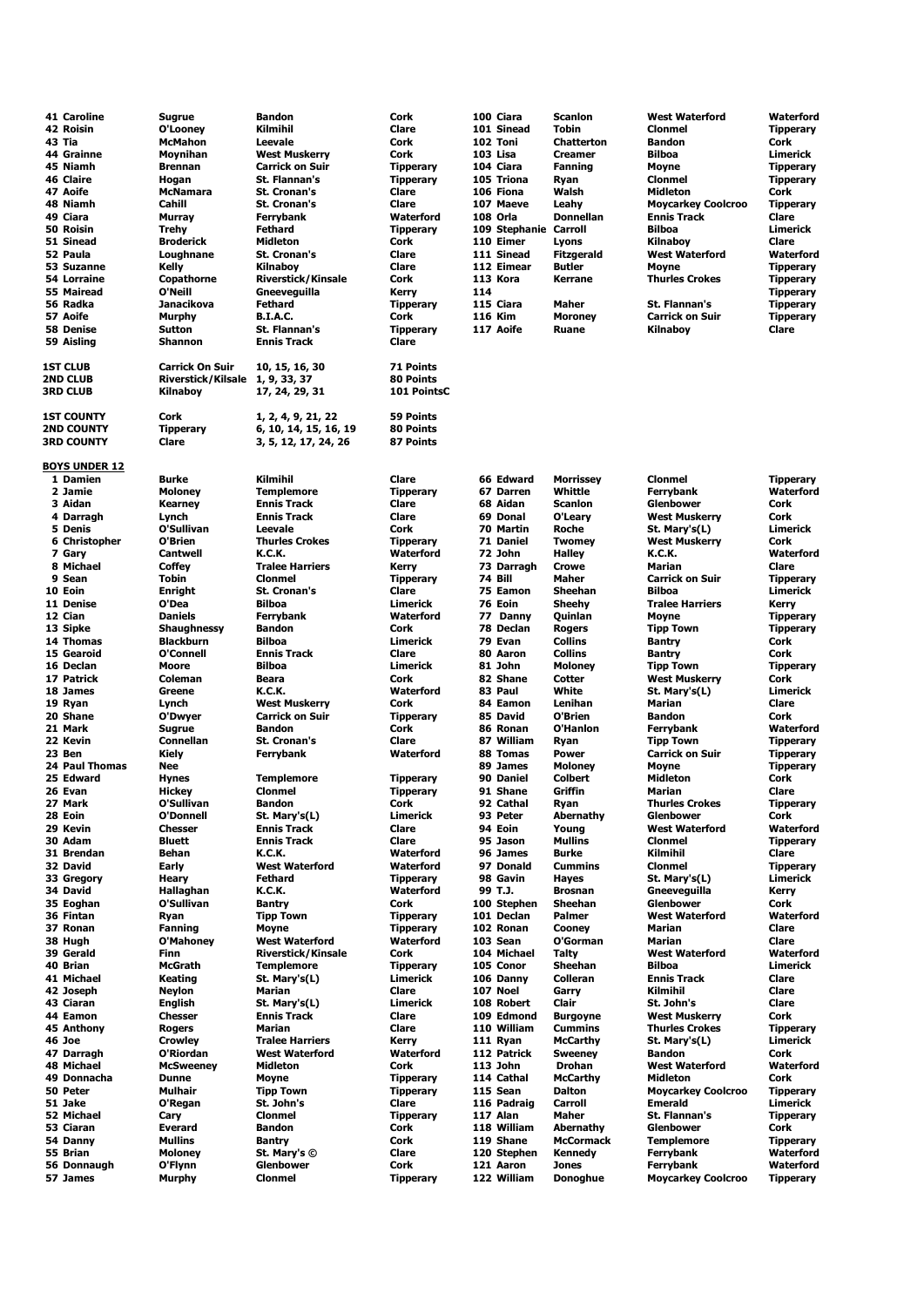| 58 Padraig                             | Ryan                      | <b>Emerald</b>                             | Limerick                  |    | 123 Niall               | Heagney                      | Kilnaboy                                            | Clare                     |
|----------------------------------------|---------------------------|--------------------------------------------|---------------------------|----|-------------------------|------------------------------|-----------------------------------------------------|---------------------------|
| 59 Aaron                               | Arrigan                   | <b>Clonmel</b>                             | <b>Tipperary</b>          |    | 124 Conor               | Cleary                       | St. Cronan's                                        | Clare                     |
| 60 Sean                                | <b>Stackpoole</b>         | St. Mary's(L)                              | Limerick                  |    | 125 Sean                | Gleeson                      | <b>Moycarkey Coolcroo</b>                           | <b>Tipperary</b>          |
| 61 Mark                                | Bohannon                  | St. Mary's ©                               | Clare                     |    | 126 Adam                | Deegan                       | Ferrybank                                           | Waterford                 |
| 62 Padraig<br>63 John                  | Nugent<br>Lucey           | <b>St. Cronan's</b><br><b>Bandon</b>       | Clare<br>Cork             |    | 127 Shane<br>128 Tadhg  | O'Gorman<br>O'Donovan        | <b>West Waterford</b><br><b>Bandon</b>              | Waterford<br>Cork         |
| 64 Jake                                | O'Keefe                   | <b>Tralee Harriers</b>                     | Kerry                     |    | 129 Tadhg               | <b>McCarthy</b>              | Gneeveguilla                                        | Kerry                     |
| 65 Declan                              | <b>Mullane</b>            | St. Mary's(L)                              | Limerick                  |    | 130 Lewis               | <b>McCahill</b>              | Kilnaboy                                            | Clare                     |
|                                        |                           |                                            |                           |    |                         |                              |                                                     |                           |
|                                        |                           |                                            |                           |    |                         |                              |                                                     |                           |
| <b>1ST CLUB</b>                        | <b>Ennis Track</b>        | 3, 4, 15, 29                               | 51 Points                 |    |                         |                              |                                                     |                           |
| <b>2ND CLUB</b>                        | K.C.K.                    | 7, 18, 34, 31                              | 90 Points                 |    |                         |                              |                                                     |                           |
| <b>3RD CLUB</b>                        | <b>Bandon</b>             | 13, 21, 27, 53                             | 114 Points                |    |                         |                              |                                                     |                           |
|                                        |                           |                                            |                           |    |                         |                              |                                                     |                           |
| <b>1ST COUNTY</b><br><b>2ND COUNTY</b> | Clare<br><b>Tipperary</b> | 1, 3, 4, 10, 15, 22<br>2, 6, 9, 20, 25, 26 | 55 Points<br>88 Points    |    |                         |                              |                                                     |                           |
| <b>3RD COUNTY</b>                      | Cork                      | 5, 13, 17, 19, 21, 24                      | 99 Points                 |    |                         |                              |                                                     |                           |
|                                        |                           |                                            |                           |    |                         |                              |                                                     |                           |
| <b>GIRLS UNDER14</b><br>1 Ciara        | Cronin                    | Ferrybank                                  | Waterford                 |    | 52 Maeve                | <b>Hackett</b>               | <b>Moycarkey Coolcroo</b>                           | <b>Tipperary</b>          |
| 2 Cliona                               | Ryan                      | St. Flannan's                              | <b>Tipperary</b>          |    | 53 Roisin               | Moynihan                     | <b>Clonmel</b>                                      | <b>Tipperary</b>          |
| 3 Catriona                             | <b>Hennessy</b>           | Marian                                     | Clare                     |    | 54 Ella                 | <b>Stapleton</b>             | <b>Templemore</b>                                   | Tipperary                 |
| 4 Orla                                 | Finn                      | <b>Riverstick/Kinsale</b>                  | Cork                      |    | 55 Ciara                | Hill                         | <b>Tralee Harriers</b>                              | Kerry                     |
| 5 Michelle                             | Hartnett                  | <b>Grange/Fermoy</b>                       | Cork                      |    | 56 Elaine               | <b>Flavin</b>                | K.C.K.                                              | <b>Waterford</b>          |
| 6 Beth                                 | Walsh                     | <b>Ferrybank</b>                           | Waterford                 |    | 57 Treasa               | Ni. Shuilleabhan             | <b>Bantry</b>                                       | Cork                      |
| 7 Louise<br>8 Kitty                    | Woods<br>Walsh            | <b>St. Cronan's</b><br><b>Ferrybank</b>    | Clare<br>Waterford        |    | 58 Olivia<br>59 Aoife   | Fitzgerald<br><b>Bartley</b> | <b>Riverstick/Kinsale</b><br><b>Carrick on Suir</b> | Cork<br><b>Tipperary</b>  |
| 9 Laura                                | Behan                     | K.C.K.                                     | Waterford                 |    | 60 Claire               | Power                        | <b>K.C.K.</b>                                       | Waterford                 |
| 10 Jane                                | <b>Halley</b>             | <b>Ferrybank</b>                           | Waterford                 |    | 61 Norah                | <b>Sheehan</b>               | <b>Bilboa</b>                                       | Limerick                  |
| 11 Ann Marie                           | Hayes                     | <b>Moycarkey Coolcroo</b>                  | <b>Tipperary</b>          |    | 62 Joan                 | Healy                        | <b>Bandon</b>                                       | Cork                      |
| 12 Lisa                                | Loughnane                 | <b>St. Cronan's</b>                        | Clare                     |    | 63 Julie                | <b>Prendeville</b>           | <b>Listowel</b>                                     | Kerry                     |
| 13 Ciara                               | <b>Barrett</b>            | <b>Dooneen</b>                             | Limerick                  |    | 64 Caoimhe              | <b>Bowles</b>                | <b>Clonmel</b>                                      | <b>Tipperary</b>          |
| 14 Eimear<br>15 Stacev                 | Tagney<br>O'Sullivan      | <b>Spa Muckross</b><br><b>Bantry</b>       | Kerry<br>Cork             |    | 65 Siobhan<br>66 Niamh  | <b>Berkery</b><br>White      | <b>Bilboa</b><br><b>Clonmel</b>                     | Limerick                  |
| 16 Shona                               | Enright                   | <b>St. Cronan's</b>                        | Clare                     |    | 67 Fawn                 | Guilfoyle                    | Kilnaboy                                            | <b>Tipperary</b><br>Clare |
| 17 Jennifer                            | Mullins                   | <b>Bantry</b>                              | Cork                      |    | 68 Gayle                | Finn                         | <b>Duhallow</b>                                     | Cork                      |
| <b>18 Aoife Roisin</b>                 | <b>Burke</b>              | <b>Dooneen</b>                             | Limerick                  |    | 69 Una                  | <b>Twohig</b>                | <b>Duhallow</b>                                     | Cork                      |
| 19 Lydia                               | Williams                  | Glenbower                                  | Cork                      |    | 70 Grainne              | <b>McNamara</b>              | <b>St. Cronan's</b>                                 | Clare                     |
| 20 Ciara                               | Coffey                    | Gneeveguilla                               | Kerry                     |    | 71 Niamh                | <b>Murphy</b>                | <b>Dooneen</b>                                      | Limerick                  |
| 21 Marie<br>22 Yvonne                  | Howard<br>Maher           | St. John's<br><b>Carrick on Suir</b>       | Clare<br><b>Tipperary</b> |    | 72 Aisling<br>73 Cara   | <b>Collins</b><br>Kennedy    | <b>Bantry</b><br>Ferrybank                          | Cork<br>Waterford         |
| 23 Emma                                | Fanning                   | <b>Moyne</b>                               | <b>Tipperary</b>          |    | 74 Claire               | <b>Twomey</b>                | Glenbower                                           | Cork                      |
| 24 Elannah                             | Forristal                 | <b>Ferrybank</b>                           | Waterford                 |    | 75 Patricia             | <b>Sutton</b>                | St. Flannan's                                       | <b>Tipperary</b>          |
| 25 Katerina                            | O'Driscoll                | <b>Skibbereen</b>                          | Cork                      |    | 76 Johanna              | O'Regan                      | <b>Bandon</b>                                       | Cork                      |
| 26 Niamh                               | Deane                     | St. Flannan's                              | <b>Tipperary</b>          |    | 77 Denise               | Ryan                         | <b>Clonmel</b>                                      | <b>Tipperary</b>          |
| 27 Sarah                               | Nugent                    | <b>St. Cronan's</b>                        | Clare                     |    | 78 Kate                 | Twohig                       | <b>Clonmel</b>                                      | <b>Tipperary</b>          |
| 28 Michelle<br>29 Gillian              | <b>McCarthy</b><br>Walsh  | <b>West Waterford</b><br>Ferrybank         | Waterford<br>Waterford    |    | 79 Serena<br>80 Shauna  | Cross<br><b>Buttimer</b>     | <b>Bandon</b><br>Bantry                             | Cork<br>Cork              |
| 30 Siobhan                             | Ryan                      | <b>Templemore</b>                          | <b>Tipperary</b>          |    | 81 Julie                | <b>McCarthy</b>              | Gneeveguilla                                        | Kerry                     |
| 31 Rachel                              | Marrinan                  | St. Mary's ©                               | Clare                     |    | 82 Ciara                | <b>McCarthy</b>              | <b>Ennis Track</b>                                  | Clare                     |
| 32 Emma                                | O'Neill                   | <b>Ballincollig</b>                        | Cork                      |    | 83 Jacqueline Hughes    |                              | <b>Thurles Crokes</b>                               | <b>Tipperary</b>          |
| 33 Sinead                              | <b>Holmes</b>             | Bilboa                                     | Limerick                  |    | 84 Shauna               | O'Dwyer                      | <b>Carrick on Suir</b>                              | <b>Tipperary</b>          |
| 34 Steppi<br>35 Kate                   | <b>Power</b>              | K.C.K.                                     | Waterford                 |    | 85 Ciara<br>86 Lorraine | McNamara<br>O'Brien          | <b>St. Cronan's</b>                                 | Clare                     |
| 36 Sinead                              | Breen<br>Moloney          | Dooneen<br>St. Mary's ©                    | Limerick<br>Clare         |    | 87 Emma                 | O'Neill                      | <b>Duhallow</b><br>Glenbower                        | Cork<br>Cork              |
| 37 Kelly                               | Hackett                   | <b>Moycarkey Coolcroo</b>                  | <b>Tipperary</b>          |    | 88 Neasa                | O'Leary                      | <b>Riverstick/Kinsale</b>                           | Cork                      |
| 38 Orla                                | Scanlon                   | <b>St. Cronan's</b>                        | Clare                     |    | 89 Coral                | Kelly                        | Kilnaboy                                            | Clare                     |
| 39 Jade                                | Looby                     | <b>Clonmel</b>                             | <b>Tipperary</b>          |    | 90 Sinead               | O'Grady                      | <b>K.C.K.</b>                                       | <b>Waterford</b>          |
| 40 Claire                              | <b>Morrissey</b>          | <b>K.C.K.</b>                              | Waterford                 |    | 91 Lena                 | Allison                      | <b>Skibbereen</b>                                   | Cork                      |
| 41 Eilish<br>42 Hannah                 | O'Brien<br>Trehy          | <b>Skibbereen</b><br>Fethard               | Cork<br><b>Tipperary</b>  |    | 92 Joanne<br>93 Fiona   | <b>Hamilton</b><br>Callaghan | <b>Skibbereen</b><br><b>Skibbereen</b>              | Cork<br>Cork              |
| 43 Debra                               | O'Keefe                   | <b>Duhallow</b>                            | Cork                      |    | 94 Fiona                | Lyons                        | Kilnaboy                                            | Clare                     |
| 44 Grainne                             | <b>Dineen</b>             | Gneevequilla                               | Kerry                     |    | 95 Leanne               | Shanahan                     | <b>Skibbereen</b>                                   | Cork                      |
| 45 Nicola                              | Power                     | <b>Ferrybank</b>                           | Waterford                 |    | 96 Chloe                | Hayes                        | <b>Skibbereen</b>                                   | Cork                      |
| <b>46 Danielle</b>                     | O'Shea                    | Glenbower                                  | Cork                      |    | 97 Mary Kate Moore      |                              | Moyne                                               | <b>Tipperary</b>          |
| 47 Nollaig<br>48 Breda                 | Butler<br>Casey           | Moyne<br>Gneeveguilla                      | <b>Tipperary</b><br>Kerry |    | 98 Michelle<br>99 Maeve | Hogan<br><b>McCarthy</b>     | Kilnaboy<br><b>Ennis Track</b>                      | Clare<br>Clare            |
| 49 Lisa                                | Keane                     | <b>K.C.K.</b>                              | Waterford                 |    | 100 Jennifer            | <b>Fielding</b>              | <b>Bandon</b>                                       | Cork                      |
| 50 Eilish                              | <b>Fitzpatrick</b>        | Gneevequilla                               | Kerry                     |    | 101 Doireann            | Hanrahan                     | Kilnaboy                                            | Clare                     |
| 51 Ailis                               | Crowley                   | <b>Bandon</b>                              | Cork                      |    |                         |                              |                                                     |                           |
|                                        |                           |                                            |                           |    |                         |                              |                                                     |                           |
| <b>1ST CLUB</b><br>2ND CLUB            | Ferrybank<br>St. Cronan's | 1, 6, 8, 10<br>7, 12, 16, 27               | 25 Points<br>62 Points    |    |                         |                              |                                                     |                           |
| <b>3RD CLUB</b>                        | K.C.K.                    | 9, 34, 40, 49                              | 132 Points                |    |                         |                              |                                                     |                           |
|                                        |                           |                                            |                           |    |                         |                              |                                                     |                           |
| <b>1ST COUNTY</b>                      | Waterford                 | 1, 6, 8, 9, 10, 24                         | 58 Points                 |    |                         |                              |                                                     |                           |
| <b>2ND COUNTY</b>                      | Cork                      | 4, 5, 15, 17, 19, 25                       | 85 Points                 |    |                         |                              |                                                     |                           |
| <b>3RD COUNTY</b>                      | Clare                     | 3, 7, 12, 16, 21, 27                       | 86 Points                 |    |                         |                              |                                                     |                           |
| <b>BOYS UNDER 14</b>                   |                           |                                            |                           |    |                         |                              |                                                     |                           |
| 1 John                                 | Francis                   | <b>Ferrybank</b>                           | Waterford                 |    | 54 Shane                | O'Loughlin                   | Kilnaboy                                            | Clare                     |
| 2 Eric                                 | Curran                    | Leevale                                    | Cork                      | 54 |                         |                              |                                                     |                           |
| 3 Shane                                | Quinn                     | Ferrybank                                  | Waterford                 |    | 55 Eoin                 | Walsh                        | <b>K.C.K.</b>                                       | Waterford                 |
| 4 Patrick                              | Maher                     | Liscarroll                                 | Cork                      |    | 56 Blu                  | <b>Corbell</b>               | Youghal                                             | Cork                      |
| 5 Liam                                 | Harty                     | <b>Templemore</b>                          | <b>Tipperary</b>          |    | 57 Kieran               | O'Leary                      | Kilnaboy                                            | Clare                     |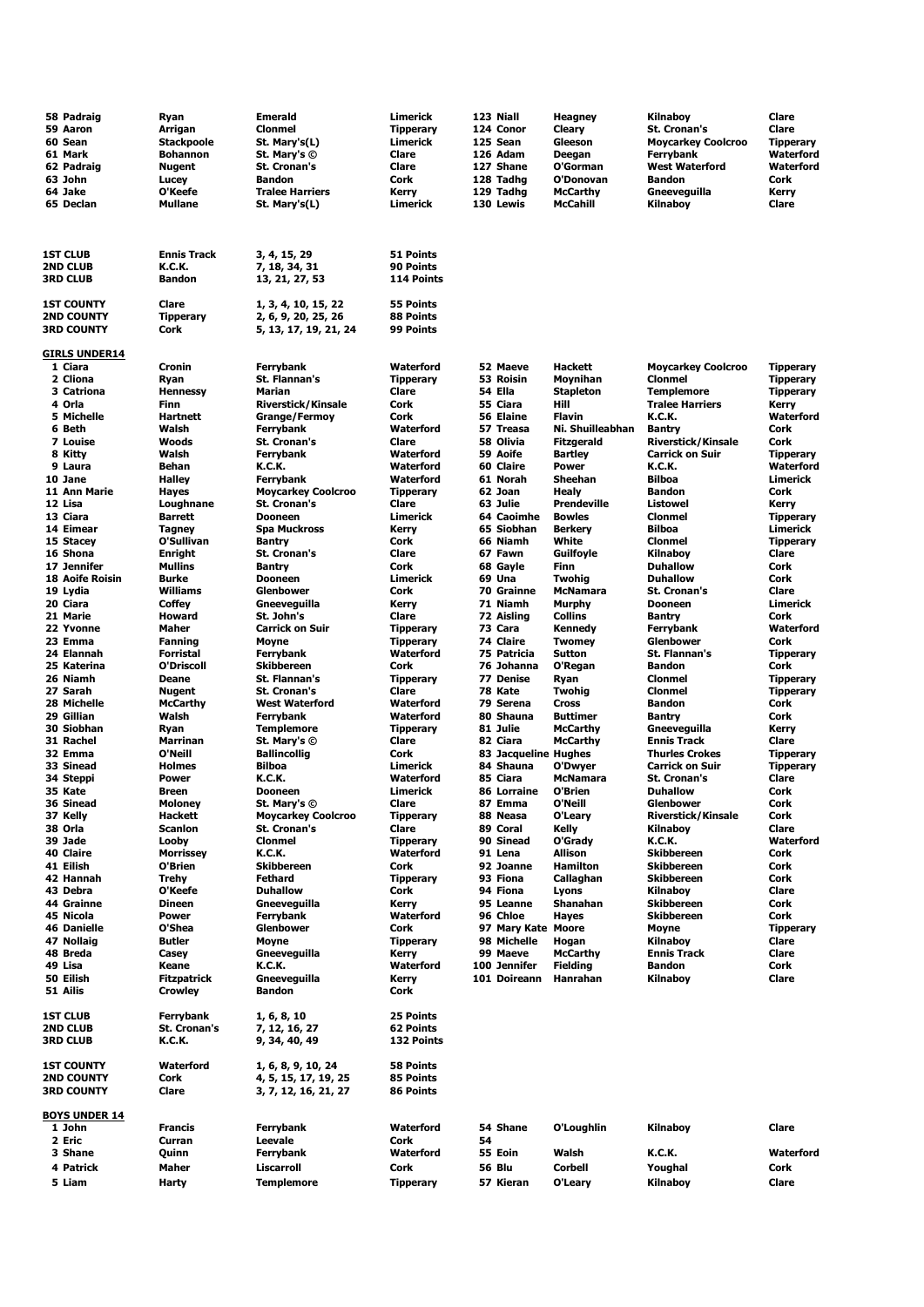| 6 Michael             | O'Sullivan           | West Muskerry          | Cork             | 58 Jamie           | Cullen            | <b>Togher</b>             | Cork             |
|-----------------------|----------------------|------------------------|------------------|--------------------|-------------------|---------------------------|------------------|
| 7 Thomas              | Allen                | Carrignabhear          | Cork             | 59 Shane           | <b>Meaney</b>     | <b>Moycarkey Coolcroo</b> | Tipperary        |
| 8 Shane               | Leahy                | Youghal                | Cork             | 60 John            | Bergin            | <b>Moycarkey Coolcroo</b> | <b>Tipperary</b> |
| 9 Damien              | <b>Landers</b>       | <b>St. Cronan's</b>    | Clare            | 61 James           | <b>Murray</b>     | <b>Templemore</b>         | <b>Tipperary</b> |
| 10 Cillian            | <b>McCarthy</b>      | <b>Midleton</b>        | Cork             | 62 Padraig         | Ryan              | <b>Clonmel</b>            | <b>Tipperary</b> |
| 11 Michael            |                      |                        | Cork             | 63 Colin           | <b>Moloney</b>    |                           |                  |
|                       | <b>Carroll</b>       | <b>Togher</b>          |                  |                    |                   | <b>Togher</b>             | Cork             |
| 12 John               | <b>Doherty</b>       | <b>Tipp Town</b>       | <b>Tipperary</b> | 64 Gavin           | <b>Crowley</b>    | Gneeveguilla              | Kerry            |
| 13 James              | Keane                | <b>Listowel</b>        | <b>Kerry</b>     | 65 Padraig         | Woodlock          | <b>Moycarkey Coolcroo</b> | <b>Tipperary</b> |
| 14 Stephen            | Moynihan             | <b>West Muskerry</b>   | Cork             | 66 David           | <b>Bergin</b>     | <b>Moycarkey Coolcroo</b> | <b>Tipperary</b> |
| 15 Seamas             | Lynch                | <b>KIB/N. Clare</b>    | Clare            | 67 Mark            | <b>Fitzgerald</b> | Marian                    | Clare            |
| 16 Niall              | O'Brien              | <b>Dundrum</b>         | <b>Tipperary</b> | 68 Pol             | O'Conghaile       | Marian                    | <b>Clare</b>     |
| 17 Tom                | Curran               | <b>West Waterford</b>  | Waterford        | 69 Liam            | Shanahan          | <b>Togher</b>             | Cork             |
| 18 Michael            | <b>Brennan</b>       | <b>Spa Fenit</b>       | Kerry            | 70 Bill            | <b>Creamer</b>    | Bilboa                    | Limerick         |
| 19 Daniel             | <b>McCarthy</b>      | <b>West Waterford</b>  | Waterford        | 71 Shane           | <b>McNamara</b>   | <b>Dooneen</b>            | Limerick         |
| 20 Mark               |                      |                        | Waterford        | 72 Eamon           | <b>Mulholland</b> |                           | Cork             |
|                       | <b>Halley</b>        | Ferrybank              |                  |                    |                   | Carrignabhear             |                  |
| 21 Brendan            | Lynch                | <b>West Muskerry</b>   | Cork             | 73 Gearoid         | Sheehy            | Bilboa                    | Limerick         |
| 22 Tony               | <b>Cantwell</b>      | <b>Moyne</b>           | <b>Tipperary</b> | 74 Gearoid         | <b>Collins</b>    | <b>B.I.A.C.</b>           | Cork             |
| 23 Liam               | <b>Butler</b>        | <b>Moyne</b>           | <b>Tipperary</b> | 75                 |                   | Togher                    | Cork             |
| 24 Paul               | Flanagan             | <b>Ennis Track</b>     | Clare            | 76 Jerry           | <b>Kelleher</b>   | Gneeveguilla              | Kerry            |
| 25 Donal              | Madigan              | St. John's             | Clare            | 77 Michael         | <b>Malone</b>     | <b>Ennis Track</b>        | Clare            |
| 26 Thomas             | Roantree             | <b>Carrick on Suir</b> | <b>Tipperary</b> | 78                 |                   | <b>Togher</b>             | Cork             |
| 27 Kieran             | <b>Crowley</b>       | <b>Spa Fenit</b>       | <b>Kerry</b>     | 79                 |                   | <b>Togher</b>             | Cork             |
| 28 Matthew            |                      |                        |                  | 80 Eoin            | <b>Hassett</b>    | <b>Emerald</b>            | Limerick         |
|                       | Ryan                 | <b>Moyne</b>           | <b>Tipperary</b> |                    |                   |                           |                  |
| 29 Colin              | O'Sullivan           | Carrignabhear          | Cork             | 81 Kieran          | <b>Rohan</b>      | Midleton                  | Cork             |
| 30 Danny              | O'Donovan            | <b>Skibbereen</b>      | <b>Cork</b>      | 82 Liam            | <b>Treacey</b>    | <b>Templemore</b>         | <b>Tipperary</b> |
| 31 Noel               | <b>Shannon</b>       | <b>Emerald</b>         | <b>Limerick</b>  | 83 Dean            | Looby             | <b>Clonmel</b>            | <b>Tipperary</b> |
| 32 Darragh            | <b>Chesser</b>       | <b>Ennis Track</b>     | Clare            | 84 Padraig         | <b>Crowe</b>      | Moyne                     | <b>Tipperary</b> |
| 33 Jim                | Curran               | <b>West Waterford</b>  | Waterford        | 85 Ryan            | Murtagh           | <b>Thurles Crokes</b>     | <b>Tipperary</b> |
| 34 Denis              | <b>Finn</b>          | <b>Skibbereen</b>      | <b>Cork</b>      | 86 Jason           | Greene            | <b>Marian</b>             | Clare            |
| 35 Colm               | Daly                 | <b>Ennis Track</b>     | Clare            | 87 Michael         | O'Shea            | <b>Star of the Laune</b>  | Kerry            |
| 36 Miceal             | <b>Malone</b>        | KIB/N. Clare           | Clare            | 88 Ian             | <b>Devane</b>     | Gneeveguilla              | Kerry            |
|                       |                      |                        |                  |                    |                   |                           |                  |
| 37 Patrick            | O'Brien              | <b>Skibbereen</b>      | Cork             | 89 Alan            | <b>O'Driscoll</b> | St. John's                | <b>Clare</b>     |
| 38 Jonathan           | <b>Doyle</b>         | <b>Clonmel</b>         | <b>Tipperary</b> | 90 David           | Ryan              | Youghal                   | Cork             |
| 39 Niall              | <b>Hanley</b>        | <b>Dooneen</b>         | <b>Limerick</b>  | 91 Jamie           | <b>Doherty</b>    | Moyne                     | <b>Tipperary</b> |
| 40 Vincent            | Mulumby              | <b>Thurles Crokes</b>  | <b>Tipperary</b> | 92 Sean            | <b>Freeman</b>    | St. John's                | Clare            |
| 41 Brian              | <b>Murray</b>        | <b>Togher</b>          | Cork             | 93 Shane           | Ryan              | Dundrum                   | <b>Tipperary</b> |
| <b>42 Thomas</b>      | <b>Flynn</b>         | <b>KIB/N. Clare</b>    | Clare            | 94                 |                   | Togher                    | Cork             |
| 43 Kevin              | Rohan                | Midleton               | Cork             | 95 Cian            | Williamson        | Midleton                  | Cork             |
| 44 David              | O'Keefe              | Togher                 | Cork             | 96 John            | <b>Murray</b>     | <b>West Muskerry</b>      | Cork             |
|                       |                      |                        |                  |                    |                   |                           |                  |
| <b>45 Micheal</b>     | Cremin               | Youghal                | Cork             | 97                 |                   | <b>Togher</b>             | Cork             |
| 46 Warren             | <b>McCarthy</b>      | Midleton               | Cork             | 98 John            | Crowe             | <b>Tipp Town</b>          | Tipperary        |
| 47 Liam               | <b>Higgins</b>       | <b>Midleton</b>        | Cork             | 99 Brian           | <b>Dillon</b>     | Marian                    | Clare            |
| 48 Sam                | Lynch                | Leevale                | Cork             | 100 Eamon          | O'Regan           | Youghal                   | Cork             |
| 49 Stephen            | Murphy               | <b>Ferrybank</b>       | Waterford        | 101 Colm           | Porter            | Midleton                  | Cork             |
| 50 Ray                | Moloney              | Marian                 | Clare            | <b>102 Ian</b>     | <b>Dwane</b>      | Gneeveguilla              | Kerry            |
| 51 Thomas             | <b>Power</b>         | Clonmel                | <b>Tipperary</b> | 103 Brian          | O'Connor          | Kilnaboy                  | Clare            |
| 52 David              | Curtin               | <b>KIB/N. Clare</b>    | Clare            | 104 Michael        | Coonan            | St. Flannan's             | <b>Tipperary</b> |
|                       |                      |                        |                  |                    |                   |                           |                  |
| 53 Stephen            | Murphy               | Ferrybank              | Waterford        | 105 Chris          | Green             | <b>Glenbower</b>          | Cork             |
| 1ST CLUB              | Ferrybank            | 1, 3, 20, 49           | 73 Points        |                    |                   |                           |                  |
| <b>2ND CLUB</b>       | <b>West Muskerry</b> | 6, 14, 21, 96          | 137 Points       |                    |                   |                           |                  |
| <b>3RD CLUB</b>       |                      |                        | 144 Points       |                    |                   |                           |                  |
|                       | Togher               | 11, 41, 44, 48         |                  |                    |                   |                           |                  |
|                       |                      |                        |                  |                    |                   |                           |                  |
| 1ST COUNTY            | Cork                 | 2, 4, 6, 7, 8, 10      | 37 Points        |                    |                   |                           |                  |
| 2ND COUNTY            | Waterford            | 1, 3, 17, 19, 20, 33   | 93 Points        |                    |                   |                           |                  |
| 3RD COUNTY            | <b>Tipperary</b>     | 5, 12, 16, 22, 23, 26  | 104 Points       |                    |                   |                           |                  |
| <u>GIRLS UNDER 16</u> |                      |                        |                  |                    |                   |                           |                  |
|                       |                      |                        |                  |                    |                   |                           |                  |
| 1 Grainne             | Quinn                | Ferrybank              | Waterford        | 34 Emily           | Brick             | Spa Fenit                 | Kerry            |
| 2 Niamh               | Ryan                 | <b>Ferrybank</b>       | Waterford        | 35 Noirin          | O'Brien           | Skibbereen                | Cork             |
| 3 Maire               | O'Brien              | <b>Skibbereen</b>      | Cork             | 36 Siobhan         | Barrett           | Gneeveguilla              | Kerry            |
| 4 Grace               | <b>Crowley</b>       | St. Ita's              | Limerick         | 37 Niamh           | <b>Hennessy</b>   | <b>Templemore</b>         | <b>Tipperary</b> |
| 5 Michelle            | Twohig               | <b>Duhallow</b>        | Cork             | 38 Ciara           | Cleary            | St. Mary's©               | Clare            |
| 6 Lorraine            | <b>McCarthy</b>      | <b>West Waterford</b>  | Waterford        | <b>39 Danielle</b> | Power             | Ferrybank                 | Waterford        |
| 7 Mary                | Gleeson              | Fethard                | <b>Tipperary</b> | 40 Niamh           | <b>Berkery</b>    | Bilboa                    | Limerick         |
| 8 Michelle            | Finn                 | <b>Duhallow</b>        | Cork             | 41 Shannon         | Doyle             | Thurles Crokes            | Tipperary        |
| 9 Shona               | Curran               | <b>West Waterford</b>  | Waterford        | 42 Lisa            | Marrinan          | St. Mary's©               | Clare            |
| 10 Claire             | Madigan              | St. John's             | Clare            | 43 Eimear          | Greene            | St. Mary's©               | Clare            |
| 11 Rebecca            | <b>Briscoe</b>       |                        |                  |                    |                   |                           | Cork             |
|                       |                      | <b>Carrick on Suir</b> | <b>Tipperary</b> | 44 Lucy            | Fitzgerald        | <b>Riverstick/Kinsale</b> |                  |
| 12 Emer               | O'Connell            | <b>B.I.A.C.</b>        | Cork             | 45 June            | Kennedy           | <b>Moycarkey Coolcroo</b> | <b>Tipperary</b> |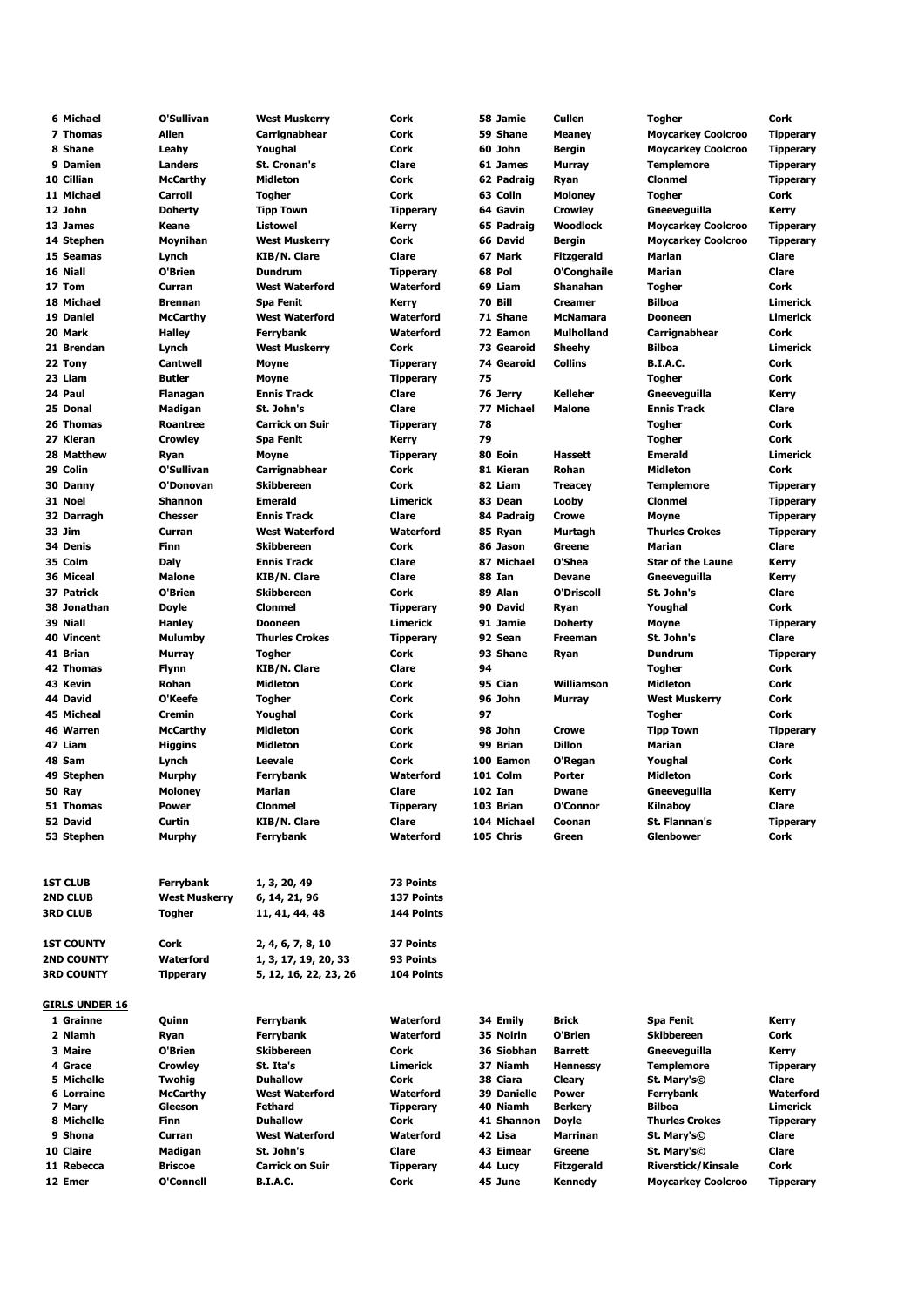| 13 Karen          | <b>English</b>        | <b>Ferrybank</b>       | Waterford        | <b>46 Eimear</b>            | <b>Scanlon</b>     | <b>West Waterford</b> | Waterford        |
|-------------------|-----------------------|------------------------|------------------|-----------------------------|--------------------|-----------------------|------------------|
| 14 Frances        | O'Shea                | <b>North Cork</b>      | Cork             | 47 Lauren                   | O'Neill            | Carrignabhear         | Cork             |
| 15 Aisling        | <b>Holmes</b>         | <b>Bilboa</b>          | <b>Limerick</b>  | 48 Edel                     | <b>Fitzpatrick</b> | St. Mary's©           | Clare            |
| 16 Grainne        | <b>Brennan</b>        | Ferrybank              | Waterford        | 49                          |                    | <b>Spa Muckross</b>   | Kerry            |
| 17 Maura          | <b>Fitzgerald</b>     | <b>Faranfore</b>       | Kerry            | <b>50 Catherine Shannon</b> |                    | <b>KIB/N. Clare</b>   | Clare            |
| 18 Sinead         | <b>Power</b>          | Youghal                | Cork             | 51 Eibhlin                  | <b>Bourke</b>      | <b>Templemore</b>     | <b>Tipperary</b> |
| 19 Mary           | O'Connor              | Ferrybank              | <b>Waterford</b> | 52 Niamh                    | <b>McGrath</b>     | <b>West Waterford</b> | Waterford        |
| 20 Lynda          | O'Donovan             | <b>Bandon</b>          | <b>Cork</b>      | 53 Lorna                    | <b>Dunne</b>       | <b>Thurles Crokes</b> | <b>Tipperary</b> |
| 21 Maura          | O'Dea                 | <b>Bilboa</b>          | <b>Limerick</b>  | 54 Sinead                   | <b>McNamara</b>    | <b>St. Cronan's</b>   | Cork             |
| 22 Niamh          | <b>McNamara</b>       | <b>Dooneen</b>         | <b>Limerick</b>  | 55 Colleen                  | <b>Hayes</b>       | <b>West Waterford</b> | Waterford        |
| 23 Sorcha         | <b>Prendeville</b>    | <b>Listowel</b>        | Kerry            | 56 Stacey                   | Lyons              | <b>West Waterford</b> | Waterford        |
| 24 Mary           | O'Brien               | Youghal                | Cork             | 57 Sarah                    | Ryan               | Youghal               | Cork             |
| 25 Roisin         | <b>Howard</b>         | <b>Grange/Fermoy</b>   | Cork             | 58 Aoife                    | Coughlan           | <b>Skibbereen</b>     | Cork             |
| 26 Ciara          | <b>Moore</b>          | Gneeveguilla           | Kerry            | 59 Carmel                   | <b>Morrison</b>    | Youghal               | Cork             |
| 27 Siobhan        | Lee                   | <b>St. Cronan's</b>    | Clare            | 60 Johannah                 | O'Sullivan         | <b>Skibbereen</b>     | Cork             |
| 28 Elma           | <b>Nugent</b>         | <b>West Waterford</b>  | Waterford        | 61 Hannah                   | <b>McCarthy</b>    | Gneeveguilla          | Kerry            |
| 29 Sarah          | Loughnane             | <b>St. Cronan's</b>    | Clare            | 62 Ciara                    | <b>Begley</b>      | Ferrybank             | Waterford        |
| 30 Niamh          | O'Regan               | Youghal                | <b>Cork</b>      | 63 Lara                     | <b>Burke</b>       | <b>Templemore</b>     | <b>Tipperary</b> |
| 31 Leah           | O'Keefe               | <b>St. Cronan's</b>    | Clare            | 64 Jane                     | <b>Seward</b>      | <b>St. Cronan's</b>   | Clare            |
| 32 Tara           | Quinn                 | Ferrybank              | <b>Waterford</b> | 65 Michelle                 | Hayes              | <b>Skibbereen</b>     | Cork             |
| 33 Niamh          | O'Riordan             | <b>West Waterford</b>  | <b>Waterford</b> |                             |                    |                       |                  |
| 1st club          | Ferrybank             | 1, 2, 13, 16           | 32 Points        |                             |                    |                       |                  |
| 2nd club          | <b>West Waterford</b> | 6, 9, 28, 33           | <b>76 Points</b> |                             |                    |                       |                  |
| 3rd club          | Youghal               | 18, 24, 30, 57         | 129 Points       |                             |                    |                       |                  |
| <b>1ST COUNTY</b> | Waterford             | 1, 2, 6, 9, 13, 16     | <b>47 Points</b> |                             |                    |                       |                  |
| <b>2ND COUNTY</b> | <b>Cork</b>           | 3, 5, 8, 12, 14, 18,   | 60 Points        |                             |                    |                       |                  |
| <b>3RD COUNTY</b> | Clare                 | 10, 27, 29, 31, 35, 42 | 177 Points       |                             |                    |                       |                  |

## **BOYS UNDER 16**

 **Niall Touhy Ferrybank Waterford 43 Alan Marrinan St. Mary's © Clare Kevin Cooper Ferrybank Waterford 44 Evan Allen Riverstick/Kinsale Cork Conor Dooney Ferrybank Waterford 45 Philip O'Neill Glenbower Cork Ferdia O'Haodha West Waterford Waterford 46 Anthony Hennessy Bandon Cork Craig Murphy Togher Cork 47 Daniel Stout Togher Cork Mark Shalloe West Waterford Waterford 48 Keith Landers Clonmel Tipperary Brendan O'Sullivan Iveragh Kerry 49 Daniel McAuliffe B.I.A.C. Cork Gavin Downey Ferrybank Waterford 50 Eanna Cantwell Glenbower Cork Padraig Landers St. Cronan's Clare 51 Conor Malone St. Cronan's Clare Patrick Hogan K.C.K. Waterford 52 Conal O'Deasunaigh Leevale Cork Donal Howley KIB/N. Clare Clare 53 Roy Ryan Moycarkey Coolcroo Tipperary Ciaran Ryan Emerald Limerick 54 James Maher Templemore Tipperary Eric Murphy Togher Cork 55 Kevin Twohig Clonmel Tipperary Keith Maher Thurles Crokes Tipperary 56 Sean McMahon St. Cronan's Clare Martin Hickey Carrignabhear Cork 57 Peter Goznell Togher Cork Oisin Roantree Carrignabhear Cork 58 Tim O'Donoghue Moyne Tipperary John Collins Leevale Cork 59 Stephen O'Connor Togher Cork Ronan Duggan Bandon Cork 60 Bill Twomey Glenbower Cork Padraig Hickey Clonmel Tipperary 61 Christopher Russell Ferrybank Waterford Michael Minihane Carrignabhear Cork 62 Cian Smith Carrignabhear Cork Eoin Murphy St. Mary's © Clare 63 Seamas Gee Togher Cork Niall Griffin Glenbower Cork 64 Ronan O'Deasunaigh Leevale Cork Denis Metcalfe Leevale Cork 65 Martin Cantwell K.C.K. Waterford Oliver Lynch West Muskerry Cork 66 Shane Delaney Templemore Tipperary Brian Corry Marian Clare 67 Cillian Boyd Ennis Track Clare Michael Hurley Bandon Cork 68 Darragh Long Togher Cork Ciaran Kenny B.I.A.C. Cork 69 Thomas Hayes Moycarkey Coolcroo Tipperary Karl Ryan Clonmel Tipperary 70 Martin Sheehan Marian Clare Alan Leamy St. Cronan's Clare 71 David Shine B.I.A.C. Cork John Hurley Bandon Cork 72 Shane Hackett Moycarkey Coolcroo Tipperary Fiachra breathnac West Waterford Waterford 73 Paul Broe B.I.A.C. Cork Finbar Hogan cl t 74 Fergal Smithwick Marian Clare Cillian Duggan St. Cronan's Clare 75 David Winning Togher Cork Sean Doolan Togher Cork 76 John Delaney Togher Cork Thomas Quinlan Templemore Tipperary 77 Mark Shanahan Templemore Tipperary Niall Browne K.C.K. Waterford 78 Kevin Moore Dundrum Tipperary Richard McCarthy North Cork Cork 79 Jonathan O'Donovan B.I.A.C. Cork David Tobin Thurles Crokes Tipperary 80 Mark Earley West Waterford Waterford David Concannon Bandon Cork 81 Aidan Halley K.C.K. Waterford**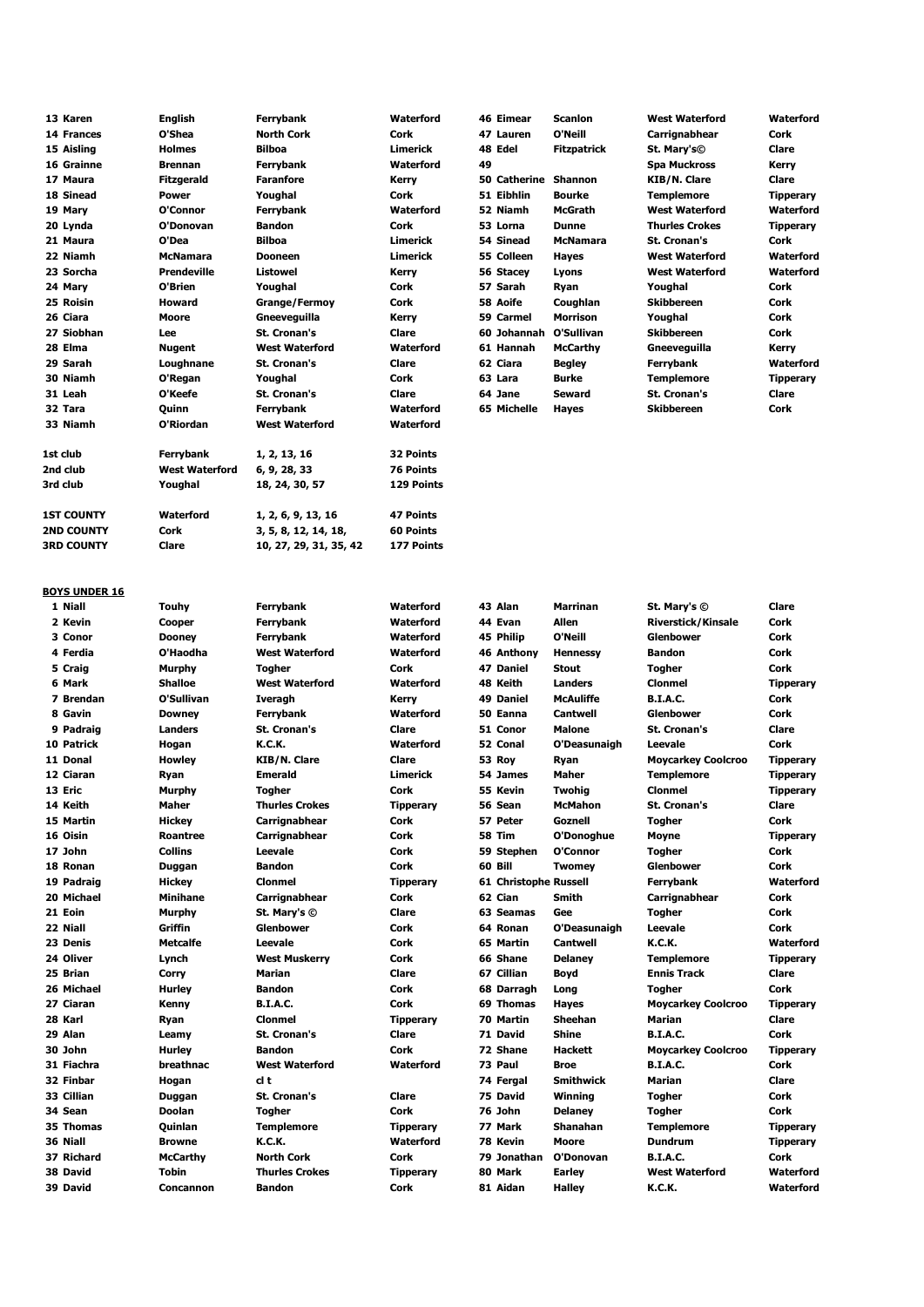| 40 Brian              | <b>Chelius</b>        | <b>Bandon</b>             | Cork             | 82 Oliver         | O'Brien           | Ferrybank             | Waterford        |
|-----------------------|-----------------------|---------------------------|------------------|-------------------|-------------------|-----------------------|------------------|
| 41 Shane              | Conway                | <b>Bandon</b>             | Cork             | 83 Craig          | <b>Harrington</b> | <b>Togher</b>         | Cork             |
| 42 Ignatius           | <b>Dineen</b>         | Gneeveguilla              | Kerry            | 84 Eddie          | <b>Cole-Baker</b> | <b>Templemore</b>     | Clare            |
|                       |                       |                           |                  |                   |                   |                       |                  |
| 1st club              |                       |                           | <b>14 Points</b> |                   |                   |                       |                  |
|                       | Ferrybank             | 1, 2, 3, 8                |                  |                   |                   |                       |                  |
| 2nd club              | Togher                | 5, 13, 34, 47             | 99 Points        |                   |                   |                       |                  |
| 3rd club              | <b>Bandon</b>         | 18, 26, 30, 40            | 114 Points       |                   |                   |                       |                  |
|                       |                       |                           |                  |                   |                   |                       |                  |
| <b>1ST COUNTY</b>     | <b>Waterford</b>      | 1, 2, 3, 4, 6, 8,         | 24 Points        |                   |                   |                       |                  |
| <b>2ND COUNTY</b>     | Cork                  | 5, 13, 15, 17, 18, 20     | 88 Points        |                   |                   |                       |                  |
| <b>3RD COUNTY</b>     | Clare                 | 9, 11, 21, 25, 29, 33     | 128 Points       |                   |                   |                       |                  |
|                       |                       |                           |                  |                   |                   |                       |                  |
|                       |                       |                           |                  |                   |                   |                       |                  |
| <b>GIRLS UNDER 18</b> |                       |                           |                  |                   |                   |                       |                  |
| 1 Niamh               | Kennedy               | <b>West Waterford</b>     | Waterford        | 20 Marian         | Shine             | Riocht                | Kerry            |
| 2 Laura               | <b>Crowe</b>          | <b>Riocht</b>             | Kerry            | 21 Ciara          | Walsh             | <b>Glenbower</b>      | Cork             |
|                       |                       |                           |                  |                   |                   |                       |                  |
| 3 Deirdre             | <b>Duff</b>           | <b>West Waterford</b>     | Waterford        | 22 Marie          | Ryan              | Moyne                 | <b>Tipperary</b> |
| 4 Christina           | <b>Broderick</b>      | <b>Belgooly</b>           | Cork             | 23 Emer           | Murphy            | Carrignabhear         | Cork             |
| 5 Amanda              | Perrill               | Marian                    | Clare            | 24 Miriam         | <b>Crowe</b>      | Moyne                 | <b>Tipperary</b> |
| 6 Joyce               | Curtin                | Glenbower                 | Cork             | 25 Caroline       | <b>Marrinan</b>   | St. Mary's©           | Clare            |
| 7 Holly               | Deegan                | Ferrybank                 | <b>Waterford</b> | 26 Sara           | <b>Flavin</b>     | K.C.K.                | Waterford        |
| 8 Claire              | Hackett               | <b>Moycarkey Coolcroo</b> | <b>Tipperary</b> | 27 Mary           | Keane             | <b>Dundrum</b>        | <b>Tipperary</b> |
| 9 Louise              | Finn                  | Belgooly                  | Cork             | 28 Aisling        | Maher             | Moyne                 | <b>Tipperary</b> |
|                       |                       |                           |                  |                   |                   |                       |                  |
| 10 Ellen              | Solan                 | <b>St. Cronan's</b>       | Clare            | 29 Lisa           | Quinlan           | Moyne                 | <b>Tipperary</b> |
| 11 Carol              | Finn                  | <b>Skibbereen</b>         |                  | <b>30 Eadaoin</b> | O'Neill           | Glenbower             | Cork             |
| 12 Dympna             | O'Dwyer               | KIB/N. Clare              | Clare            | 31 Claire         | <b>Kelleher</b>   | Gneeveguilla          | Kerry            |
| 13 Aoife              | <b>McCormack</b>      | K.C.K.                    | Waterford        | 32 Joanne         | <b>Brosnan</b>    | Riocht                | Kerry            |
| 14 Sinead             | O'Brien               | <b>Skibbereen</b>         | Cork             | 33 Breda          | Lane              | <b>Riocht</b>         | Kerry            |
| 15 Michelle           | Aherne                | <b>Glenbower</b>          | Cork             | 34 Aisling        | O'Connell         | <b>West Waterford</b> | Waterford        |
| 16 Sarah              | Daly                  | St. John's                | Cork             | 35 Lorraine       | <b>McCarthy</b>   | <b>West Waterford</b> | Waterford        |
| 17 Katie              | Fitzgerald            | <b>Ballincollig</b>       | Cork             | 36 Grainne        | Wade              | <b>Thurles Crokes</b> | <b>Tipperary</b> |
|                       |                       |                           |                  |                   |                   |                       |                  |
| 18 Lisa               | Healy                 | <b>Moycarkey Coolcroo</b> | <b>Tipperary</b> | 37 Eadaoin        | Ashe              | <b>West Waterford</b> | Waterford        |
| 19 Sabrina            | Carey                 | <b>Thurles Crokes</b>     | <b>Tipperary</b> | 38 Teresa         | Sexton            | KIB/N. Clare          | Clare            |
|                       |                       |                           |                  |                   |                   |                       |                  |
| 1st Club              | Glenbower             | 6, 15, 21, 30             | 72 Points        |                   |                   |                       |                  |
| 2nd Club              | <b>West Waterford</b> | 1, 3, 34, 35              | 73 Points        |                   |                   |                       |                  |
| 3rd Club              | Riocht                | 2, 20, 32, 33             | 87 Points        |                   |                   |                       |                  |
|                       |                       |                           |                  |                   |                   |                       |                  |
| <b>1ST COUNTY</b>     | Cork                  | 4, 6, 9, 11, 14, 15       | <b>59 Points</b> |                   |                   |                       |                  |
|                       |                       |                           |                  |                   |                   |                       |                  |
| <b>2ND COUNTY</b>     | Waterford             | 1, 3, 7, 13, 26, 34       | 84 Points        |                   |                   |                       |                  |
| <b>3RD COUNTY</b>     | Clare                 | 5, 10, 12, 16, 25, 38     | 106 Points       |                   |                   |                       |                  |
|                       |                       |                           |                  |                   |                   |                       |                  |
| <b>BOYS UNDER 18</b>  |                       |                           |                  |                   |                   |                       |                  |
| 1 Ciaran              | O'Lionard             | Leevale                   | Cork             | 24 Michael        | O'Sullivan        | Gneeveguilla          | Kerry            |
| 2 Darragh             | Chesser               | <b>Ennis Track</b>        | Clare            | 25 Joe            | O'Brien           | <b>Templemore</b>     | <b>Tipperary</b> |
| 3 Brian               | Markham               | <b>Ennis Track</b>        | Clare            | 26 Michael        | Keane             | <b>Ennis Track</b>    | Clare            |
| 4 Matthew             | Solan                 | Tulla                     | Clare            | 27 Brendan        | Walsh             | <b>West Waterford</b> | Waterford        |
| 5 Seosamh             | O'Loughlin            | <b>Ennis Track</b>        | Clare            | 28 Chris          | Horgan            | Leevale               | Cork             |
|                       |                       |                           |                  |                   |                   |                       |                  |
| 6 Paul                | Walsh                 | <b>Ennis Track</b>        | Clare            | 29 Brian          | Collins           | <b>Togher</b>         | Cork             |
| 7 Peter               | <b>Francis</b>        | Ferrybank                 | Waterford        | 30 Brian          | Hallaghan         | K.C.K.                | Waterford        |
| 8 Sean                | <b>Stitwell</b>       | <b>West Waterford</b>     | Waterford        | 31 Gearoid        | Collins           | Glenbower             | Cork             |
| 9 Eoin                | <b>McCarthy</b>       | <b>Ennis Track</b>        | Clare            | 32 Daniel         | Folan             | <b>Ennis Track</b>    | Clare            |
| 10 Alec               | Daunt                 | Leevale                   | Cork             | 33 Sean           | <b>Doyle</b>      | North Cork            | Cork             |
| 11 Peter              | Fennell               | Togher                    | Cork             | 34 Cian           | O'Mahoney         | Togher                | Cork             |
| 12 John               | Behan                 | K.C.K.                    | Waterford        | 35 Sam            | Hand              | Kilmallock            | Limerick         |
| 13 Paul               | Lenihan               | Riocht                    | Kerry            | 36 Dean           | Flanagan          | KIB/N. Clare          | Clare            |
|                       |                       |                           |                  |                   |                   |                       |                  |
| 14 Joe                | <b>Fitzgerald</b>     | <b>Glenbower</b>          | Cork             | 37 Thomas         | Garrahy           | KIB/N. Clare          | Clare            |
| 15 Thomas             | <b>Donnellan</b>      | Kilmihil                  | Clare            | 38 Kevin          | Hassett           | Togher                | Cork             |
| 16 Joe                | Warne                 | Donehy                    | Cork             | 39 Matthew        | Savage            | <b>Skibbereen</b>     | Cork             |
| 17 Ronan              | <b>McCarthy</b>       | Glenbower                 | Cork             | 40 Tadhg          | <b>McCarthy</b>   | Leevale               | Cork             |
| 18 Padraig            | Healy                 | <b>West Waterford</b>     | Waterford        | 41 James          | <b>Dineen</b>     | K.C.K.                | Waterford        |
| 19 Ciaran             | <b>McCarthy</b>       | Togher                    | Cork             | 42 Gromh          | <b>McCormack</b>  | Skibbereen            | Cork             |
| 20 Stephen            | Shasby                | <b>West Waterford</b>     | Waterford        | 43 Liam           | O'Callaghan       | <b>Togher</b>         | Cork             |
|                       |                       |                           |                  |                   |                   |                       |                  |
| 21 Shane              | <b>Hurley</b>         | <b>Skibbereen</b>         | Cork             | 44 Sean           | Green             | Glenbower             | Cork             |
| 22 Michael            | Maher                 | <b>Ennis Track</b>        | Clare            | 45 Owen           | <b>Thornhill</b>  | <b>Skibbereen</b>     | Cork             |
| 23 Kevin              | Harty                 | <b>West Waterford</b>     | Waterford        |                   |                   |                       |                  |
|                       |                       |                           |                  |                   |                   |                       |                  |
|                       |                       |                           |                  |                   |                   |                       |                  |
| 1st club              | <b>Ennis Track</b>    | 2, 3, 5, 6                | 16 Points        |                   |                   |                       |                  |
| 2nd club              | <b>West Waterford</b> | 8, 18, 20, 23             | 69 Points        |                   |                   |                       |                  |
| 3rd club              | Togher                | 11, 19, 29, 34            | 93 Points        |                   |                   |                       |                  |
|                       |                       |                           |                  |                   |                   |                       |                  |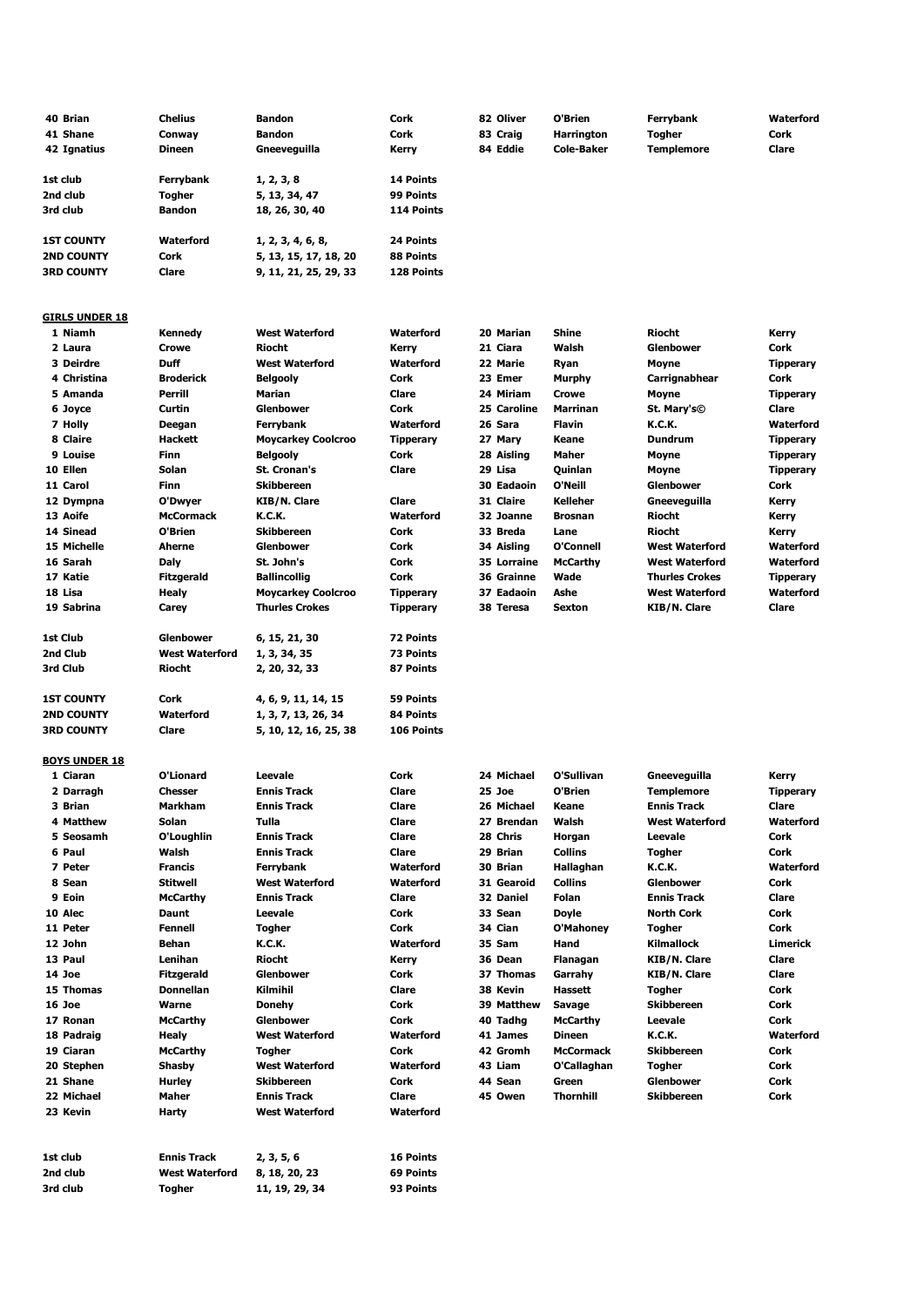| <b>1ST COUNTY</b> | Clare     | 2, 3, 4, 5, 6, 9      | 29 Points |
|-------------------|-----------|-----------------------|-----------|
| <b>2ND COUNTY</b> | Cork      | 1, 10, 11, 14, 16, 17 | 69 Points |
| <b>3RD COUNTY</b> | Waterford | 7, 8, 12, 18, 20, 23  | 88 Points |